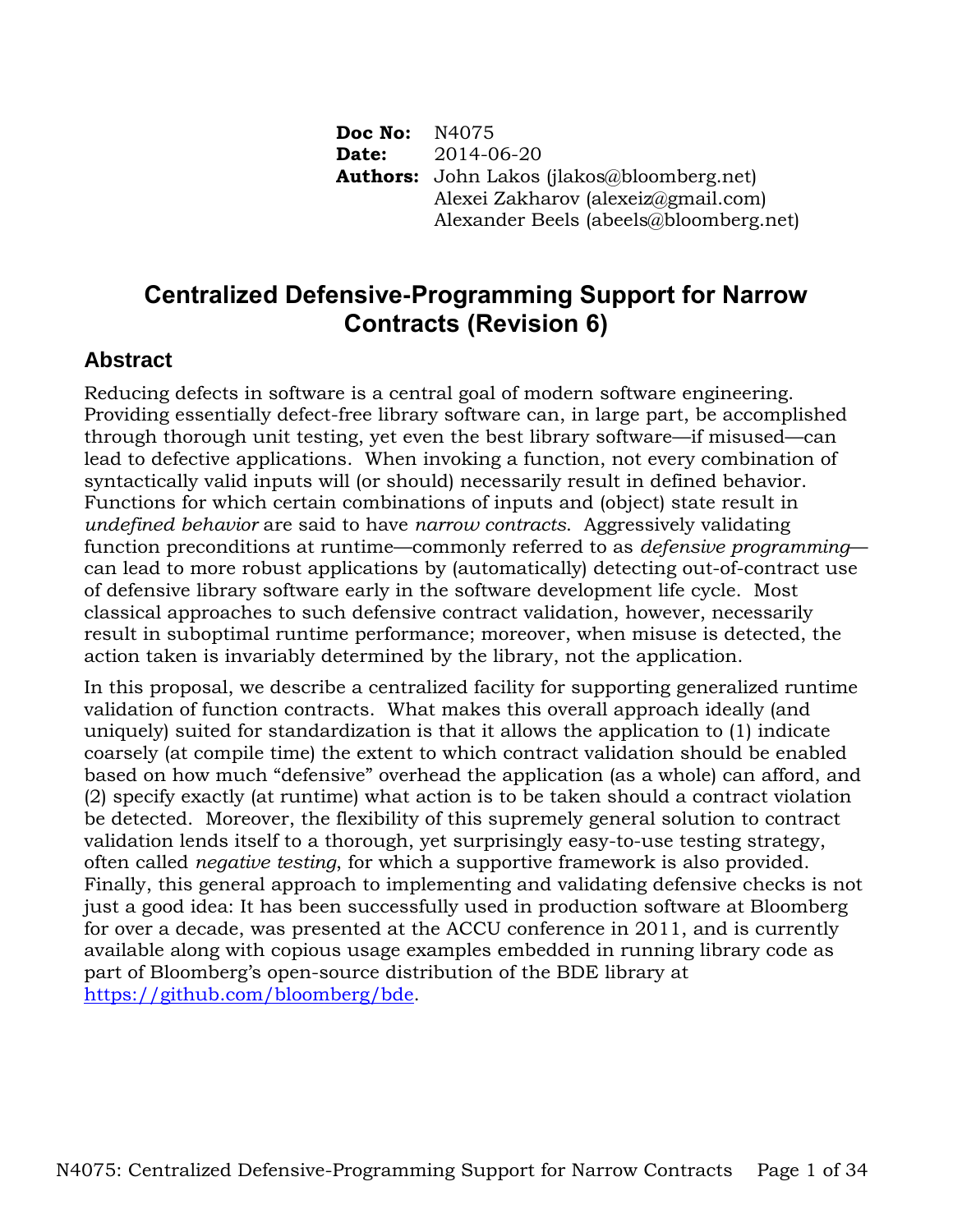# **Contents**

| 1   |                                                                            |  |
|-----|----------------------------------------------------------------------------|--|
| 2   |                                                                            |  |
| 3   |                                                                            |  |
|     | Is Artificially Widening Narrow Contracts a Good Idea?3<br>3.1             |  |
|     | 3.2                                                                        |  |
| 4   |                                                                            |  |
| 4.1 |                                                                            |  |
|     | 4.2                                                                        |  |
| 5   |                                                                            |  |
| 6   |                                                                            |  |
| 7   |                                                                            |  |
| 8   |                                                                            |  |
| 9   |                                                                            |  |
| 9.1 |                                                                            |  |
| 9.2 |                                                                            |  |
| 9.3 |                                                                            |  |
| 10  |                                                                            |  |
|     | 10.1                                                                       |  |
|     | 10.2                                                                       |  |
|     | 10.3                                                                       |  |
|     | Install a local contract-violation handler for negative testing 14<br>10.4 |  |
|     | 10.5                                                                       |  |
| 11  |                                                                            |  |
|     | 11.1                                                                       |  |
|     | 11.2                                                                       |  |
| 12  |                                                                            |  |
|     | 12.1                                                                       |  |
|     | 12.2                                                                       |  |
|     |                                                                            |  |

# **1 Changes from N3997**

This proposal is a revision to N3963 and N3997.

In response to comments at Issaquah in N3963, a facility has been added to allow installation of a scoped, thread-local contract-violation handler. When a handler is installed using this facility, the handler will be used only by assertions in the thread from which the handler is installed, and only for the duration of the scope in which the handler is active. At the end of that scope, the previously installed handler for that thread will be restored -- i.e., either the previously installed local handler or (if no local handler was previously installed) the global one.

Additionally, an error in the specified behavior of the contract-assert test macros (section [11.2.6\)](#page-20-0) has been corrected.

The formal wording has also extensively revised to increase clarity.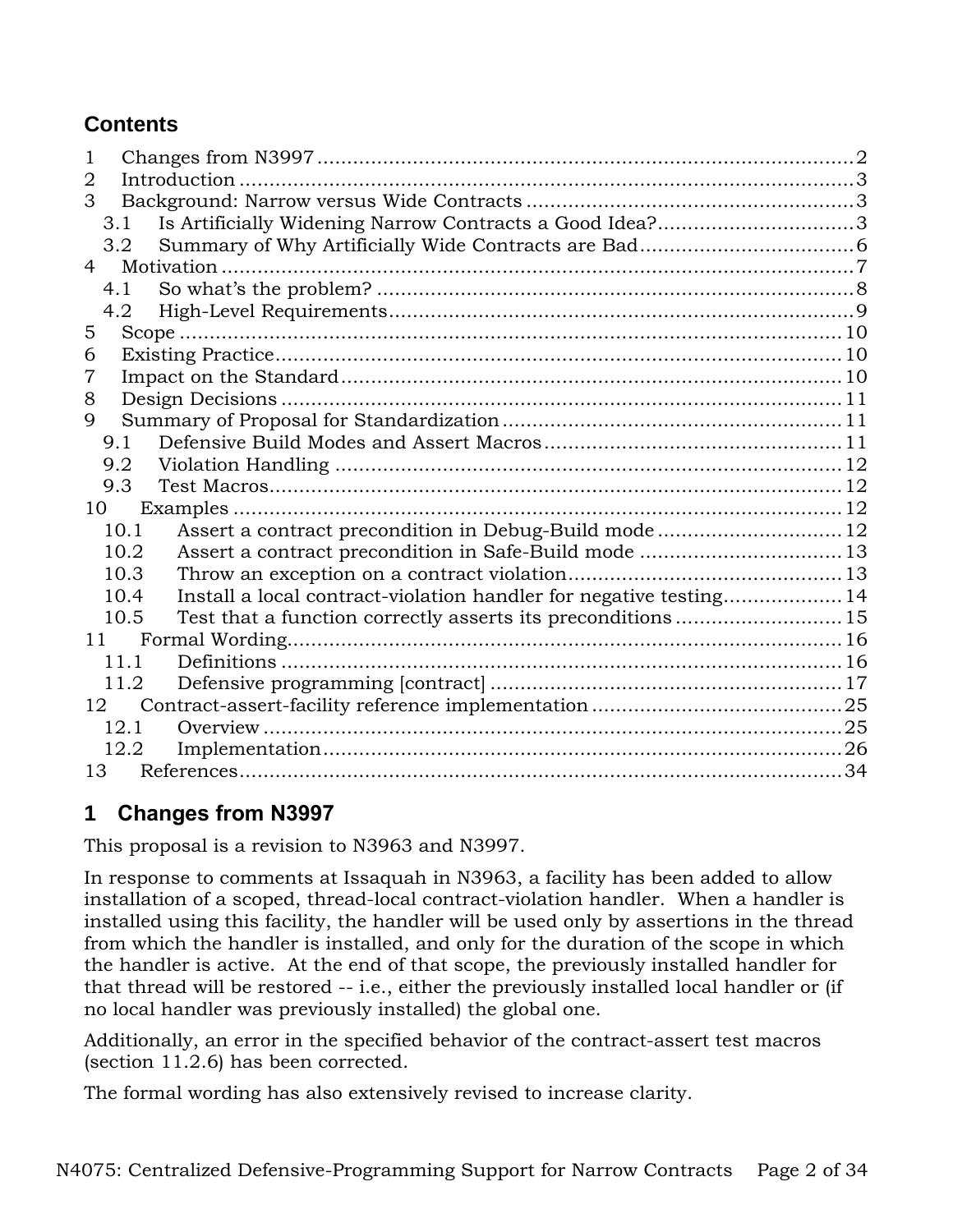This proposal incorporates further changes to N3997 suggested at Rapperswil, consisting of a number of minor edits, the use of the fundamentals  $v2$  inline namespace, and the addition of STD as a prefix to all macros.

# **2 Introduction**

Optimizing quality, cost, and time-to-market are all basic tenets of present-day application software development. A library feature that purports to significantly improve any one of these important aspects would make it well worth consideration for standardization; one that has been demonstrated for over a decade to improve all three at once in a real-world production setting fairly demands it.

First and foremost, our goal as library software developers must be to ensure that, to the extent possible, what is produced with our library code behaves as desired and is implemented without defects. We always try to design library software to be easy to understand and use, yet hard to misuse. Ideally, we prefer that—all other things being equal—any misuse be detected at compile time, rather than at runtime. Unfortunately, such designs are not always practical, or even possible. The standard library is rife with examples where misuse cannot be detected at compile time (see section [3\)](#page-2-0).

What we are proposing here is a centralized, application-configurable standard library facility supporting the runtime detection of misuse of functions where such misuse cannot reasonably be detected at compile time.

# <span id="page-2-0"></span>**3 Background: Narrow versus Wide Contracts**

Some functions naturally have no preconditions apart from adhering to the general rules of the C++ language. For example, there is no precondition specified in the contract for

```
void std::vector::push_back(const TYPE&); // wide
```
that if violated would result in undefined behavior. The same is true in general for copy (and move) constructors and assignment operators. Such functions naturally have what are called *wide* contracts. On the other hand, both

```
const TYPE& std::vector::operator[](size t index) const; // narrow
```
and

```
void std::vector::pop back(); // narrow
```
would exhibit undefined behavior on an empty vector (which, in general, is simply not possible to detect at compile time). Such functions are said to have *narrow* contracts.

## *3.1 Is Artificially Widening Narrow Contracts a Good Idea?*

Some advocate that widening the defined behavior to cover all combinations of syntactically valid arguments (and state) is somehow beneficial. Consider the standard member function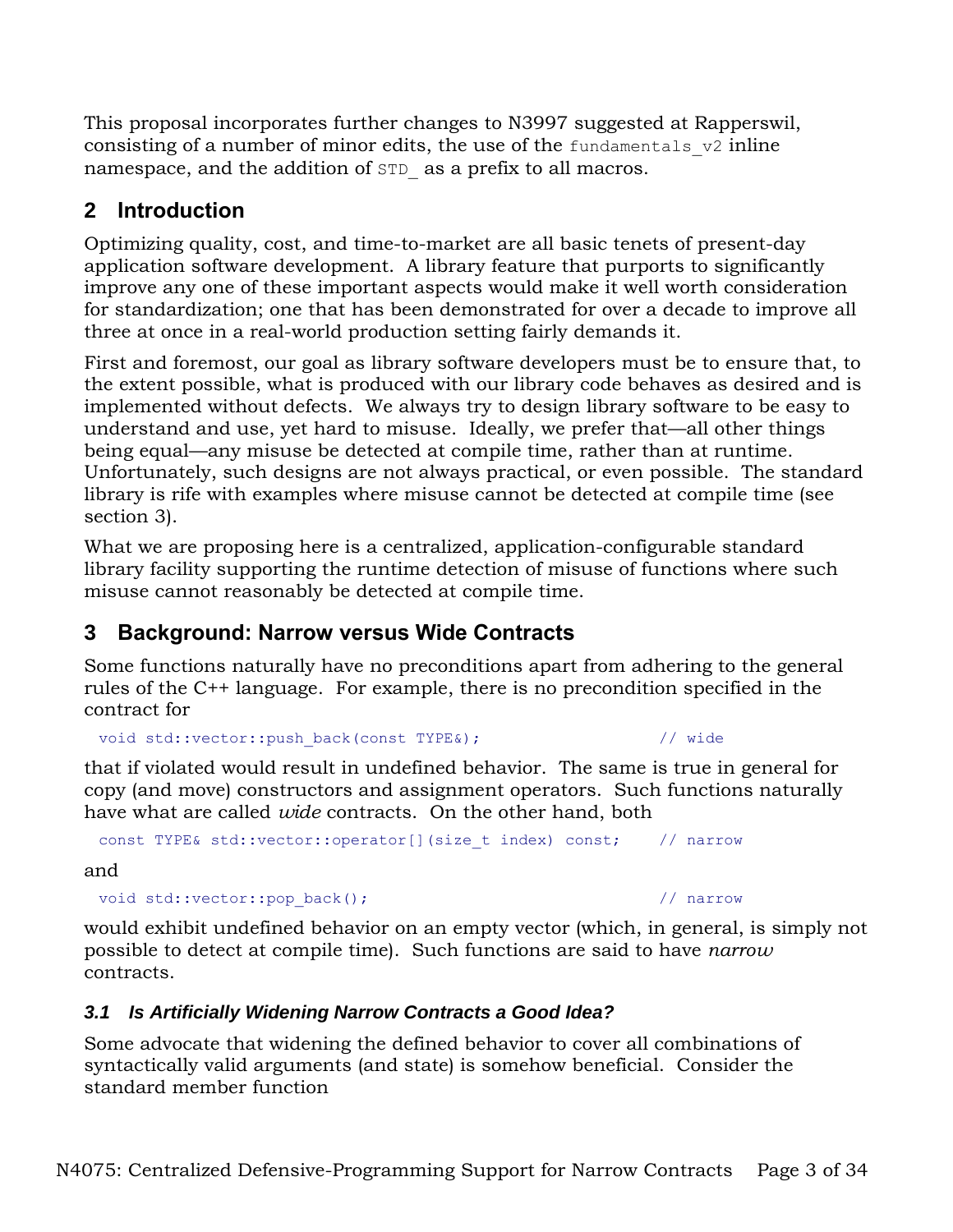```
const TYPE& std::vector::at(size t index) const; // wide
```
which provides the same behavior as defined for

```
const TYPE& std::vector::operator[](size t index) const; // narrow
```
but, instead of being undefined when index  $\ge$  size(), is required to throw an std::out of range exception. There is no combination of input and state information for which the behavior is *undefined*, and therefore could result in arbitrary behavior. Hence, the contract for the  $at$  method of an std::vector is considered (artificially) *wide* (we say "artificially" because we would never intentionally exploit the added behavior, and misuse can be detected more effectively without it; see below).

There are other ways in which one might widen what would otherwise be a useful narrow contract. For example, consider a value-semantic [1] date class that maintains, as one of its object invariants, a valid date value. Now consider a nominal member function, set ymd, that sets a date object to have the value represented by the specified year, month, and day:

```
class date { 
    // ...
  public:
    // ...
    void set ymd(int year, int month, int day); // narrow
         // Set the value of this object to the specified 
         // 'year', 'month', and 'day'. The behavior is 
         // undefined unless 'year', 'month', and 'day' 
         // together represent a valid/supported date value.
```
One way to widen this contract would again be to always validate the inputs and throw an exception if they do not represent a supported date value (incurring a runtime cost in every build mode). Another possibility would be to validate the inputs and then promise to silently do nothing if invalid (most likely masking a defect). A third possibility is to validate the inputs and again do nothing on invalid input, but return status either way (thus precluding *automatic* detection of bad date values in *any* build mode). Narrow contracts, on the other hand, do not suffer from any of these problems.

## **3.1.1 Artificially Widening Contracts is Misguided**

We assert (pun intended) that artificially widening an otherwise useful narrow contract—just to eliminate any undefined behavior—is profoundly misguided for several reasons:

- Even if we do nothing else, validating input has costs.
- Widening forces us to define, document, and test questionably useful code.
- More code runs slower!
- Wide contracts make backward compatible extension *much* harder.
- Artificially wide contracts preclude defensive programming.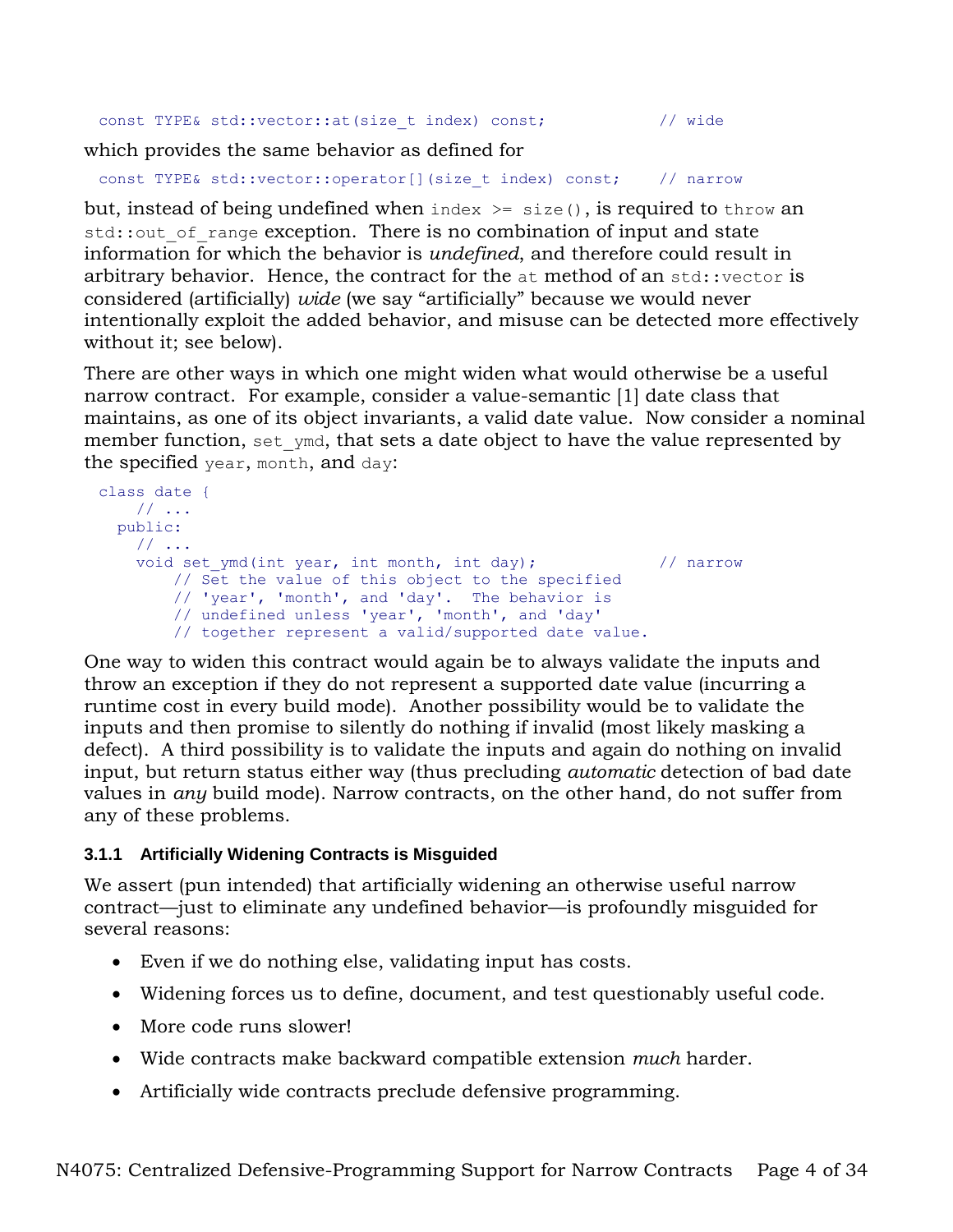For example, consider the standard C function

```
size t strlen(const char *string);
    \frac{1}{2}/ Return the number of characters in the specified (null-terminated)
     // 'string'.
```
What should the behavior be if string is 0? One possibility is that it be defined to return 0:

```
size t strlen(const char *string)
{
    if (!string) { // wide !!!
      return 0;
    }
    // Determine and return the length of 'string'.
}
```
Doing so, however, would necessarily have a non-zero added cost for everyone, including those who would never invoke the function on a null pointer. What's more, this kind of widening would serve to hide defects. We might instead consider returning static cast<size  $t > (-1)$  as a form of status, but that brings with it its own issues (see below). (Note that simply omitting the check would, in this case, most likely result in program termination, exposing the bug.) Finally, by artificially extending the defined behavior to cover null input, we necessarily eliminate the possibility of the library automatically warning that something is wrong in an application-customizable manner. The optimal solution is to leave the behavior for null strings undefined and, in some (but not all) build modes, detect and report misuse as directed.

Some will argue that correctness is more important than performance, and that always checking function preconditions is a small price to pay. But what if it's not? As a second example, let's revisit our set ymd function discussed above. If we widen the contract to return status (or throw an exception, or even do nothing) on a bad date value, we will then always have to check the date value—even when we know that it is valid:

```
class date { 
   short d year;
   char d_month;
   char d day;
    // ...
  public:
     // ...
    int set ymd if valid(int year, int month, int day); // wide
         // Set the value of this object to the specified 
         // 'year', 'month', and 'day', if 'year', 'month', 
         // and 'day' represent a valid/supported date value. 
         // Return 0 on success, and a non-zero value if 
         // 'year', 'month', and 'day' fail to represent a 
         // valid/supported date value.
```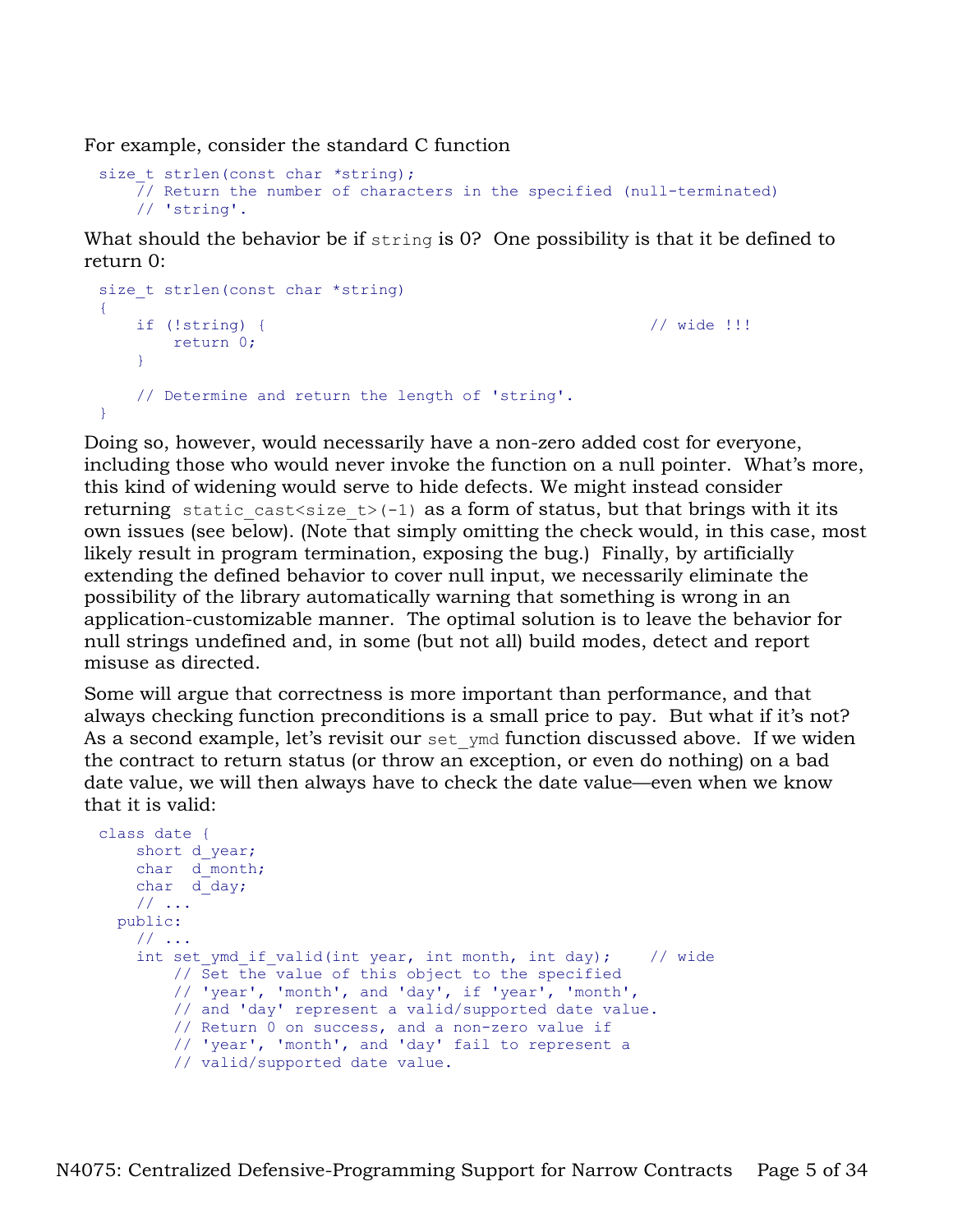In the case of a date object that stores its year, month, and day value in three separate fields, the cost of validation overwhelms the cost of setting the date value:

```
inline
int date::set ymd if valid(int year, int month, int day) // wide
{
    if (!isvalid ymd(year, month, day)) { // relatively very expensive
       return -\overline{1}; // error: bad input
     }
    d year = year;d month = month;
    d day = month; return 0; // success
}
```
Precisely the same situation applies to throwing from the date value constructor:

```
inline
date::date(int year, int month, int day) // wide
: d year(year), d month(month), d day(day)
{
    if (!isvalid_ymd(year, month, day)) { // relatively very expensive
      throw std::bad input;
    }
}
```
We know from profiling that such redundant checks can increase runtime by several hundred percent [2].

For anyone who cares about performance, always checking the validity of input values that the caller supplies is a non-starter because, in many circumstances, the caller will already know that their input is valid (if not, they are obligated to check it). In fact, in some cases (such as binary search on a sorted array) the cost of validating a precondition (that the array is in fact sorted) could be of a higher order complexity  $[O[n])$  than that of the work done by the function  $[O[log(n)])$ . Hard coding the amount of validation into individual function contracts, and thereby widening them, is simply not the answer. What is needed is a way of allowing each application to coarsely indicate the overall runtime overhead it is prepared to dedicate to (redundant) precondition checking throughout the program.

## *3.2 Summary of Why Artificially Wide Contracts are Bad*

This section provides a concise summary of how an appropriately narrow contract is superior to a corresponding artificially wide one:

- RUNTIME COST: Validating and/or otherwise analyzing input—even if we do nothing else—always has a runtime cost: Sometimes that cost is relatively small, sometimes it is not, and sometimes the cost completely overwhelms that of accomplishing the useful work the function is intended to perform.
- DEVELOPMENT COST: Artificially defining additional behaviors (i.e., beyond input validation) requires more up-front effort by library developers to design,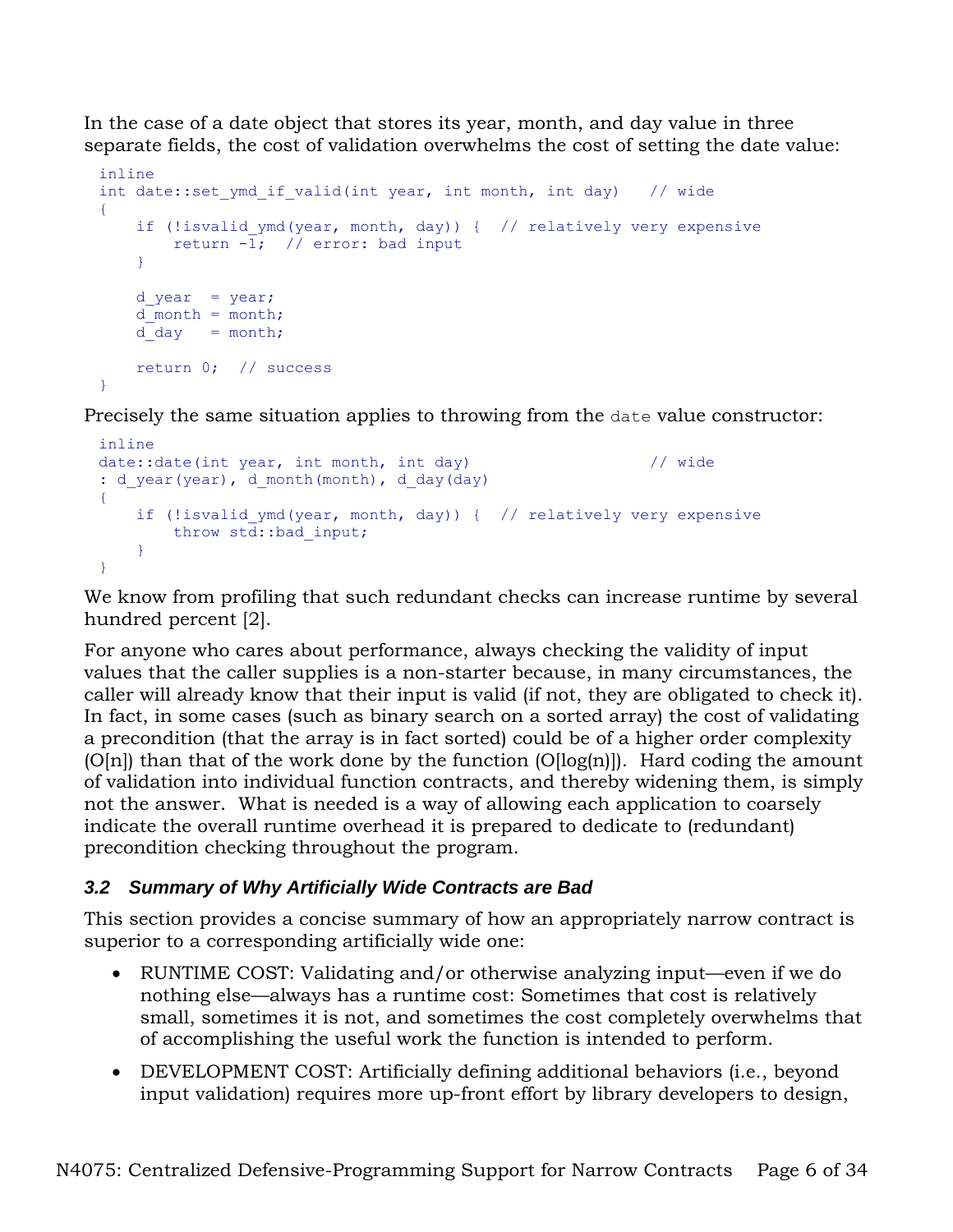document, implement, and test; the more significant cost, however, is born by application developers when these added behaviors serve only to mask defects resulting from library misuse.

- CODE SIZE: Implementing the additional behavior will necessarily result in larger executables. On all real-world computers, more code generally runs slower—even when that code is never executed!
- EXTENSIBILITY: Artificially defining behavior that is not known to be useful severely impedes adding backward-compatible extensions should new and truly useful functionality be discovered in the future.
- DEFENSIVE PROGRAMMING: Eliminating all undefined behavior precludes robust library implementations from detecting and reporting (in an appropriate build mode) out-of-contract use. If the local function contract always specifies the behavior for all possible input/state combinations, we lose the substantial benefit of this very important, extremely useful quality-of-implementation feature of robust library software for application development.

## **4 Motivation**

Detecting defects early is widely held to be a goal of any good software development process. The benefits of so doing affects each of the various metrics—*quality*, *cost*, and *schedule*—for both library and application software. The sooner we detect a problem, the sooner and more economically we can repair it, leading to a higher quality product.

Unit testing is an effective way of ensuring that library software works as advertised when used properly. Functionality invoked out of contract, however, may accidentally produce the desired result, making such defects—including those within library software itself—resistant to detection by unit testing alone. Absent contract validation by lower-level library functions, the only effective way to detect such misuse is through detailed code reviews. Such reviews are not only expensive, they are subject to human error, and—to be fully effective—need to be repeated whenever an implementation is modified.

Armed with the considerable resources needed to do comprehensive testing and thorough peer review, it is possible to achieve exemplary quality without contract validation. In fact, our implementation experience over the past decade shows that enabling contract validation after library software has been thoroughly reviewed and tested rarely uncovers new defects within the library software itself. On the other hand, the time and effort to debug new library software is dramatically reduced when such contract validation is enabled during development—particularly the initial application of unit tests. Hence, even library software developers can benefit from such defensive contract validation.

When it comes to application software, the benefits of contract validation are unmistakable. Whereas the cost of developing infrastructure libraries can be amortized over many versions of many separate applications, such is seldom the case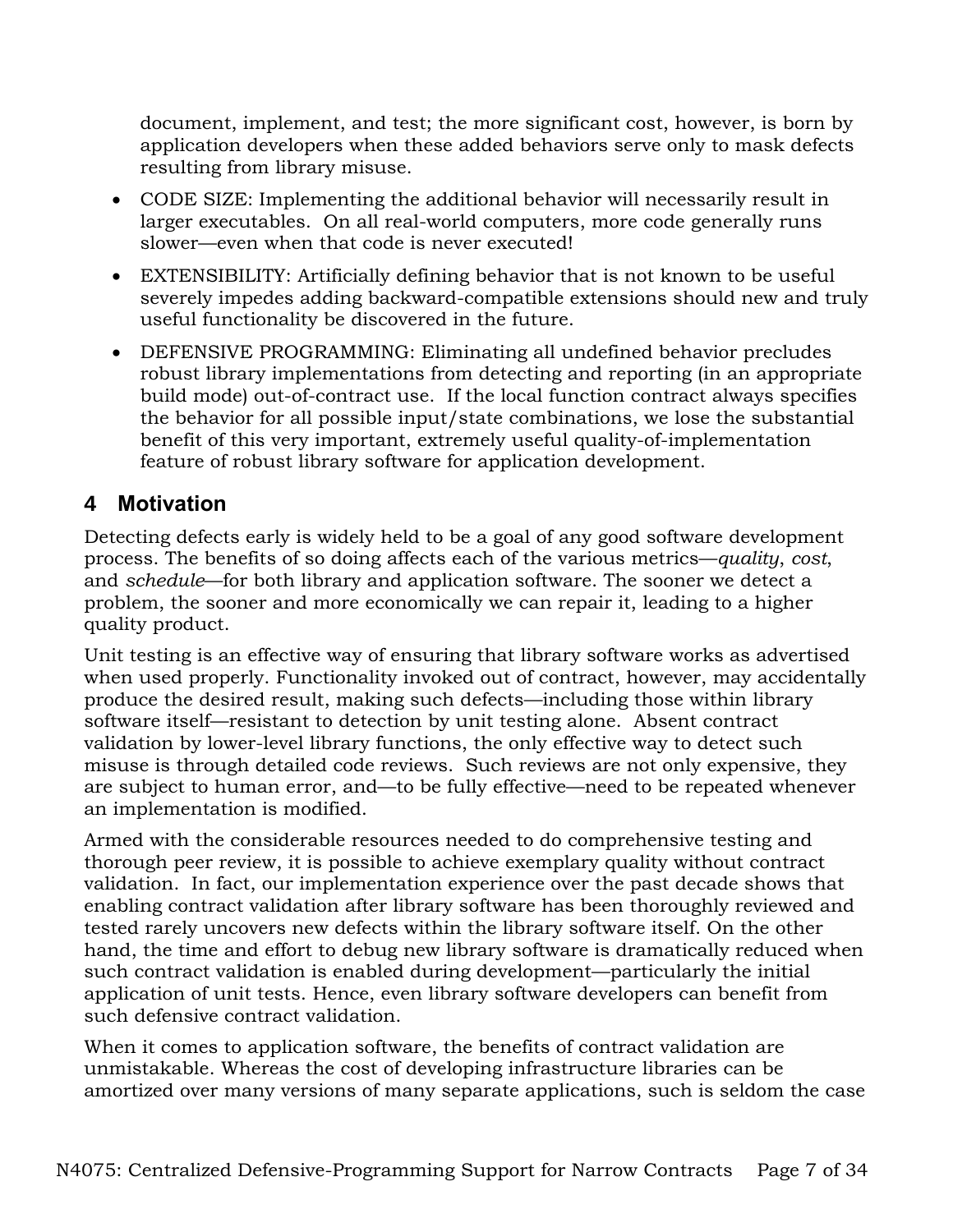for the applications themselves, and unit testing—where it exists at all—is notoriously underfunded in many application development environments. Although contract validation is not a substitute for thorough testing, having a library that validates the preconditions of its narrow function contracts can—just by itself—go a very long way towards improving quality, reducing development costs, and shortening time-to-market for application software that takes advantage of it.

In addition to the development benefits discussed above, if the library's defensive programming infrastructure can be configured to perform a specific action when it detects misuse, then it can be employed even beyond the development phase.

Consider a word processing program, such as the one used to write this proposal. When the program is in beta testing, we expect that there will be some defects. Nevertheless, we want some customers to use the program for real work as part of the beta. If the library infrastructure were to detect misuse and then unconditionally abort the program, it would be unacceptable to the customer, who might wind up losing hours of valuable work. On the other hand, if the application were to disable the defensive programming infrastructure and ignore misuse, it might still crash unexpectedly, or—even worse—corrupt the customer's document.

It is therefore imperative that the application be able to configure the library infrastructure to warn when it detects misuse (or possibly even an internal error) *without* necessarily terminating the program, so that the application can at least have the opportunity to save the customer's data before exiting.

## *4.1 So what's the problem?*

Every application is unique, and every application developer has their own viewpoint. If you ask five application developers how much runtime overhead library software should incur checking for misuse by its client applications, it is quite possible you will get five different answers:

- None
- Negligible (e.g.,  $\lt 5\%$ )
- Not substantial (e.g.,  $10-20\%$ )
- A constant factor (e.g., 50-300%)
- Bring it on! (e.g., an order of magnitude)

In fact, these answers will vary—depending on the maturity of the application software at issue. During the early stages of development, it may be that a fairly high degree of checking is both needed and affordable. Once the application is released to production, however, all that extra overhead may no longer be acceptable. For some high-performance applications, even relatively modest overhead may be unacceptable. In the most extreme case, the application owner may decide to allocate zero runtime overhead for contract validation. Our goal is that the same infrastructure library be able to support all these different application needs throughout all phases of their life cycles.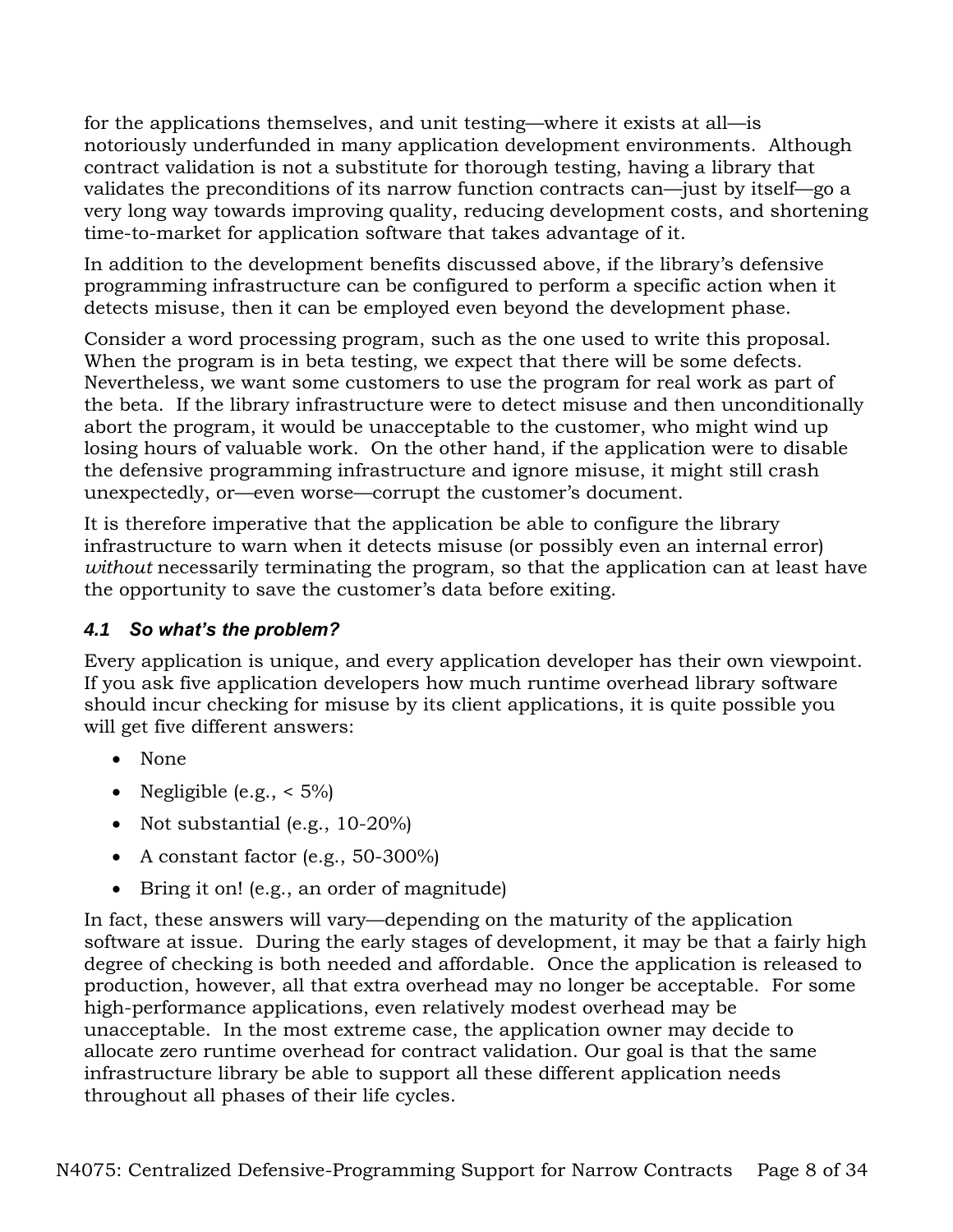Even if we were able to get application developers to agree on the level of runtime contract validation, they would surely disagree on what should happen if a violation is detected. Some would argue that the program should terminate, since it is known to be broken and letting it continue is only asking for trouble. Others would say that a function should always throw an exception so that the application has a chance of catching it and cleaning up before exiting. Still others might want the program to go into a busy loop, waiting for an operator to attach a debugger and then proceed on. The possibilities are endless. What should a general-purpose library do?

Standard library components must accommodate a diverse set of needs. We can absolutely guarantee that the library will *not* be reused to its full potential if we hard code either (1) the amount of runtime overhead that a reusable library expends trying to detect contract violations, or (2) what happens if a violation is detected. What is needed is a centralized facility that allows library (and even application) developers to conveniently instrument their software such that application owners are able to specify coarsely (at compile time) the relative amount of overall contract validation that is to occur within the program, and also to specify (at runtime) exactly what is to happen should a violation be detected.

## *4.2 High-Level Requirements*

This section summarizes the essential high-level requirements of any centralized facility (especially one suitable for standardization) to be used for implementing application-configurable defensive checks in library software.

Library developers must be able to

- Easily implement defensive checks to be active in an appropriate defensive build mode.
- Easily test that defensive checks are working as intended.

Each individual application owner (i.e., of main) must separately be able to

- Coarsely specify (at compile time) the overall runtime validation overhead.
- Specify precisely (at runtime) the action to take if an error is detected.
- Link translation units compiled with different levels of runtime validation.

Additionally, we advocate that there should be some bilateral recommendation provided along with this centralized facility indicating how library and application developers are encouraged to apportion and assess, respectively, the runtime checking costs associated with each individual defensive build mode. The coarse categories suggested in section 3.1 provide a practical guideline consistent with our experience, which also happens to be closely tied to our heuristic, yet sound, practice for choosing whether or not to declare a function inline.

Libraries that employ a centralized, application-configurable strategy for detecting and handling out-of-contract function invocations, as discussed here, have already demonstrated enormous practical benefit by simultaneously improving *quality*, *cost*, and *schedule* metrics for application (and even library) developers that use them.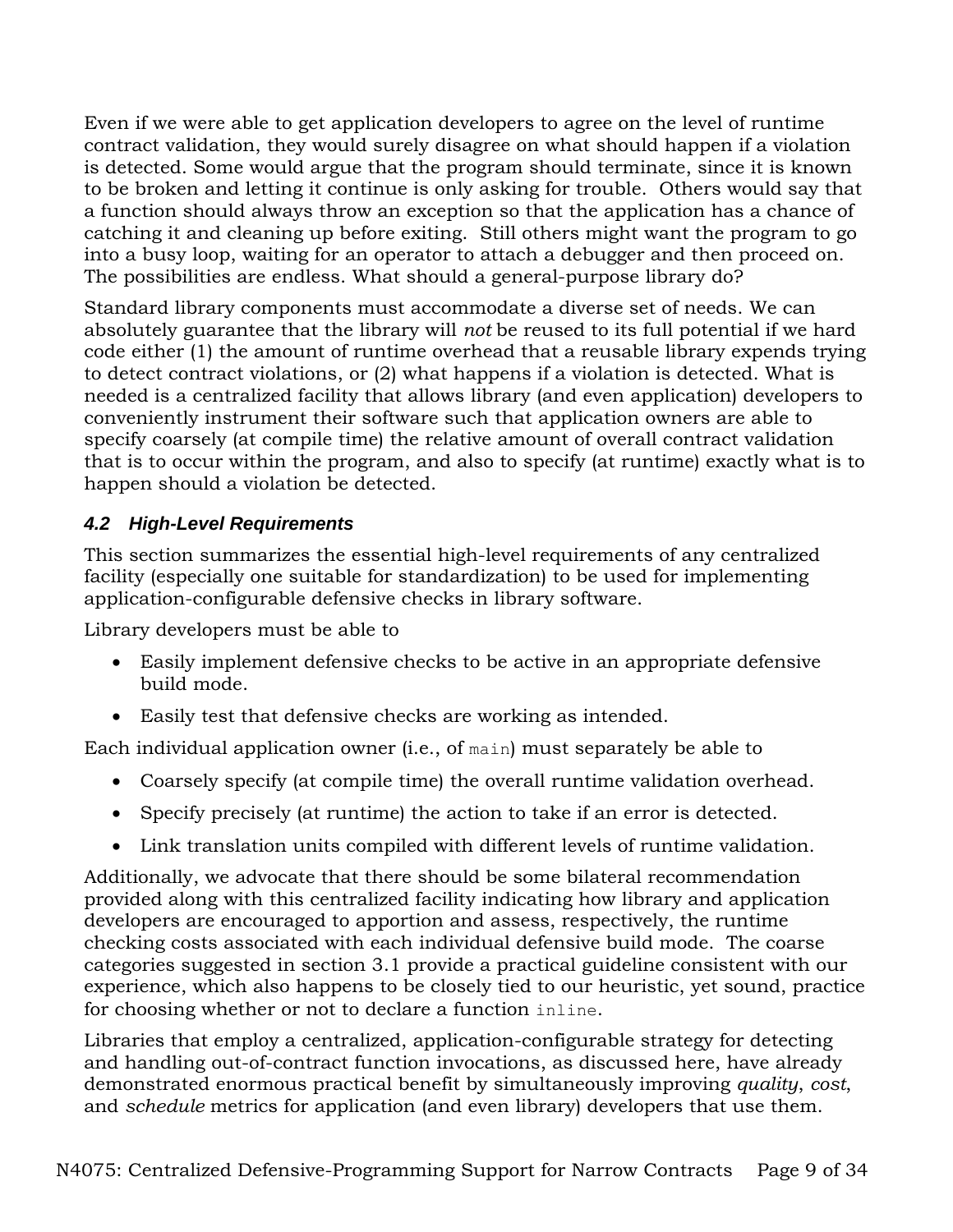What remains now is to specify a particular implementation of this strategy suitable for standardization.

# **5 Scope**

This facility is intended for ubiquitous use across all library and application software. Every programmer—from novice to expert—is encouraged to understand and document the valid range of inputs (and state) for each function, and codify that information in a way that allows the application owner (as opposed to the immediate caller) to opine on what should happen if a contract violation is detected. Of all the headers in our BDE library [5], the one that defines this functionality, bsls assert.h, is empirically among the most widely included.

# **6 Existing Practice**

Defensive Programming, in its various guises, is a widely used software technique, spanning virtually all computer languages. Many C++ developers still use <cassert> to validate *contract conditions* (i.e. pre-, post-, and invariant-conditions), knowing that the runtime overhead can be eliminated in optimized builds. Others, afraid of aborting, hard code contract validation and then always throw an exception when contract violations are detected. Neither of these approaches is ideal, failing to address the flexibility for general purpose, reusable library software.

For more than a decade, Bloomberg's library infrastructure has employed the defensive programming strategy advocated here with excellent success across a wide range of applications and libraries. Copious examples of this strategy's application along with the components providing defensive-programming support are freely available for public scrutiny [5].

# **7 Impact on the Standard**

What we propose requires no new language features. By its very nature, the addition of the centralized checking facility proposed here would have absolutely no direct required effect on any other components within the standard library; however, implementers of standard components would almost certainly want to take advantage of this facility to provide defensive checks to warn against client misuse.

In order for defensive programing to allow for maximum flexibility, we will want to avoid artificially defining behavior for standard functions. In particular, we will want to avoid the use of noexcept on narrow contracts, not only to facilitate negative testing [3], but also to allow application programs the opportunity to recover from their own errors and preserve valuable client data. After consideration in Madrid, the committee agreed with strong consensus on criteria [4] for all functions in the C++11 standard that preclude the use of noexcept on functions having narrow contracts (where it might impede defensive programming). We presume that all future standard functions will follow suit.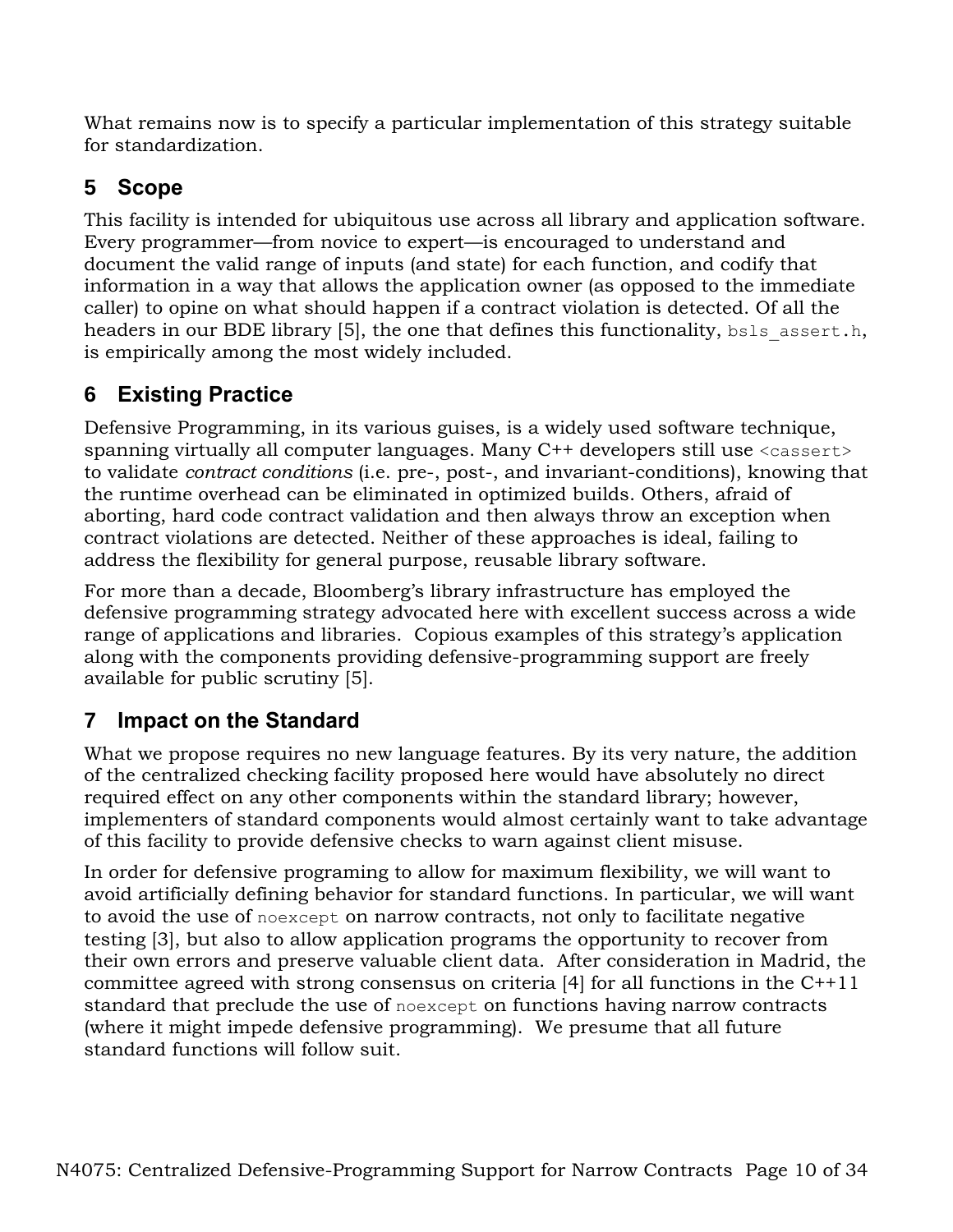# **8 Design Decisions**

Our proposed design for standardization addresses all of the high-level requirements identified in section 3.2. We have made every effort to adapt all of our implementation experience to a facility suitable for standardization, consistent with standard naming conventions. There is, however, one departure that we feel deserves mention.

In our environment at Bloomberg, we have full control over the precise nature of how  $C++$  code is rendered (i.e., in terms of .h/.cpp pairs) and therefore are able to provide some additional diagnostics via our negative testing facility beyond what we have proposed for standardization. In particular, given our logically and physically cohesive naming conventions, our bsls\_asserttest component is able to determine automatically, during unit testing, whether a function under test was itself able to detect misuse rather than accidently relying on contract validation in a (physically) separate component  $(.h/.cpp$  pair) upon which it depends. In order to accommodate a non-restricted physical rendering style, we have chosen to remove this diagnostic from what is being proposed for standardized negative-testing support.

# **9 Summary of Proposal for Standardization**

The defensive programming support facility that we are proposing for consideration for standardization consists of four parts:

- a set of defensive build modes that control how much additional runtime should be expended on contract validation
- a set of contract-assertion macros that test the validity of predicates
- a violation-handling mechanism that controls what is done when a contract violation is detected
- a set of test macros that can be used in test drivers to verify that contracts are being validated properly

## *9.1 Defensive Build Modes and Assert Macros*

This contract-validation facility is based on the principle that the *application developer* should have at least coarse control (at compile time) over how much runtime resource is to be expended on contract validation in a program. This principle is embodied in three defensive build modes that control which contractvalidation tests are run and which are skipped:

- Safe-Build mode is used when an application developer is willing to expend considerable resources on contract validation, perhaps slowing down the program by a constant factor (e.g., 50-300%). In Safe-Build mode, *all* contractvalidation tests are enabled.
- Debug- (non-optimized) Build mode is used when an application developer is willing to expend some resources on contract validation, but is not willing to slow down the program appreciably (e.g., by more than 10-20%). In Debug-Build mode, more expensive contract-validation tests are skipped.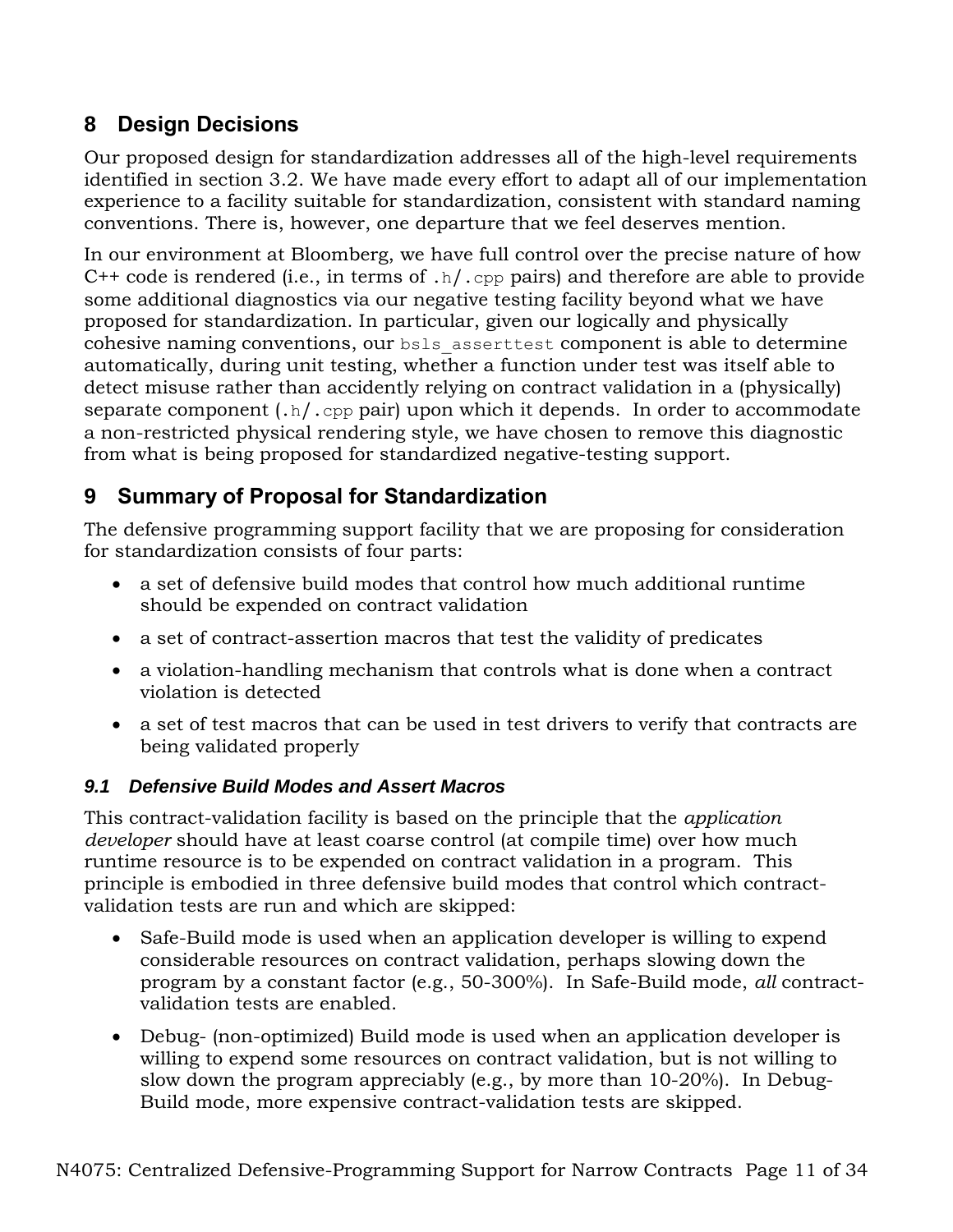Optimized-Build mode is used when an application developer is not willing to expend any appreciable resources on contract validation. In Optimized-Build mode, only the most inexpensive (e.g., overhead < 5%) and critical contractvalidation tests are performed.

A matching assert macro is provided for each defensive build mode, allowing the *library developer* to express how expensive it is to test each contract condition. Extremely expensive tests would be performed using the Safe-Mode assert macro, moderately expensive tests would be performed using the (non-optimized) Debug-Mode assert macro, and only very inexpensive and/or critical tests would be performed using the Optimized-Mode assert macro.

Once the library developer has implemented contract validation using the appropriate assert macros, the application developer can control the amount of runtime resources expended on checking by choosing the appropriate defensive build mode in which to compile the translation unit. Note that translation units compiled with different assertion levels may be linked together resulting in (typically benign) violations of the ODR.

## *9.2 Violation Handling*

Another principle of the assertion facility is that the *application developer* should have full and complete control (at run time) over what happens when a contract violation is detected. A configurable violation-handler mechanism is provided so that the application owner (i.e., the owner of main) can choose to abort the program, throw an exception, or otherwise respond to the violation as they see fit.

## *9.3 Test Macros*

A contract-checking facility is not fully useful unless the checks it supports can be tested. A set of test macros is provided to allow library developers to easily test that (a) no violation is detected when all contract conditions are met, (b) a violation is detected when any contract condition is not met, and (c) each contract condition is active in only the appropriate defensive build modes. Note that our implementation experience shows that test actions resulting in *in-contract* calls should always be honored, whereas *out-of-contract* calls should occur only when in a defensive build mode enabling a precondition check that can respond to the particular contract violation.

## **10 Examples**

## *10.1 Assert a contract precondition in Debug-Build mode*

In this example, a strlen-like function, other strlen, enforces a narrow contract. The function contract has a precondition that str must not be null, and the function uses STD\_CONTRACT\_ASSERT to check the precondition in Debug- and Safe-Build modes.

```
#include <experimental/contract_assert>
```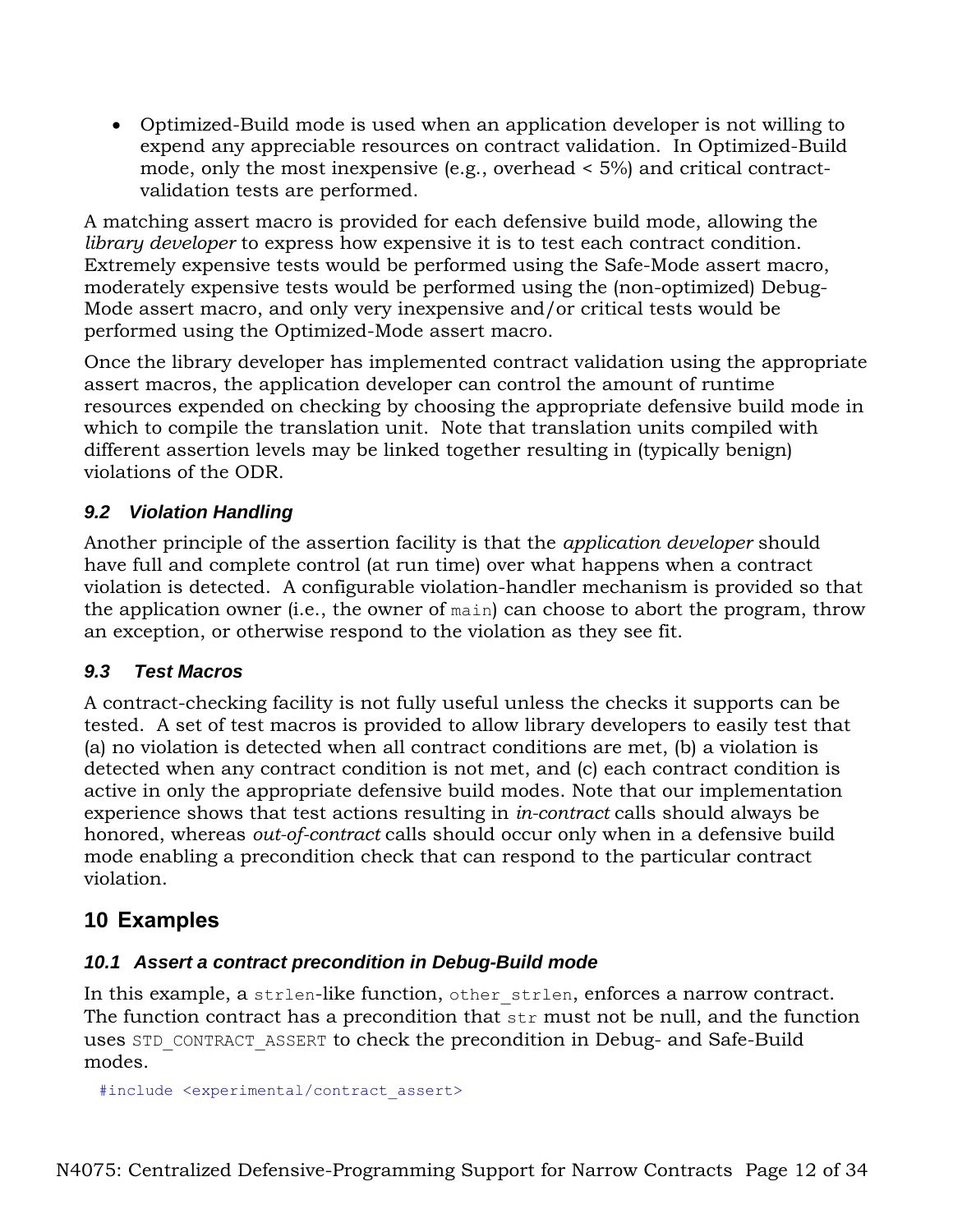```
std::size t other strlen(const char *str)
{
    STD_CONTRACT_ASSERT(str);
    // ... return string length
}
```
## *10.2 Assert a contract precondition in Safe-Build mode*

In this example, a simple inline array-lookup function, get int array element, enforces a narrow contract that is relatively expensive to check when compared to the cost of performing the look-up. The function contract has a precondition that index must be greater than or equal to 0 and less than length. Because checking this precondition is relatively expensive, we use STD\_CONTRACT\_ASSERT\_SAFE, so that we will pay the runtime cost only in Safe-Build mode.

```
#include <experimental/contract_assert>
int get int array element(int *array, int length, int index)
{
   STD_CONTRACT_ASSERT_SAFE(0 <= index );
   STD_CONTRACT_ASSERT_SAFE( index < length);
    return array[index];
}
```
### *10.3 Throw an exception on a contract violation*

In this example, a program defines and installs a contract-violation-handler function, handle violation, that throws an exception of type contact violation error. When the program later calls a function, some function, that unconditionally asserts a contract violation in Debug- or Safe-Build mode, the program can print a diagnostic message before exciting normally.

```
#include <experimental/contract_assert>
struct contract_violation_error
{
     contract_violation_error(
                       const std::experimental::contract violation info& info);
   std::experimental::contract violation info info;
};
contract violation error::contract violation error(
                       const std::experimental::contract violation info& info)
: info(info)
{
}
void throw_on_contract_violation(
                       const std::experimental::contract violation info& info)
{
   throw contract violation error(info);
}
```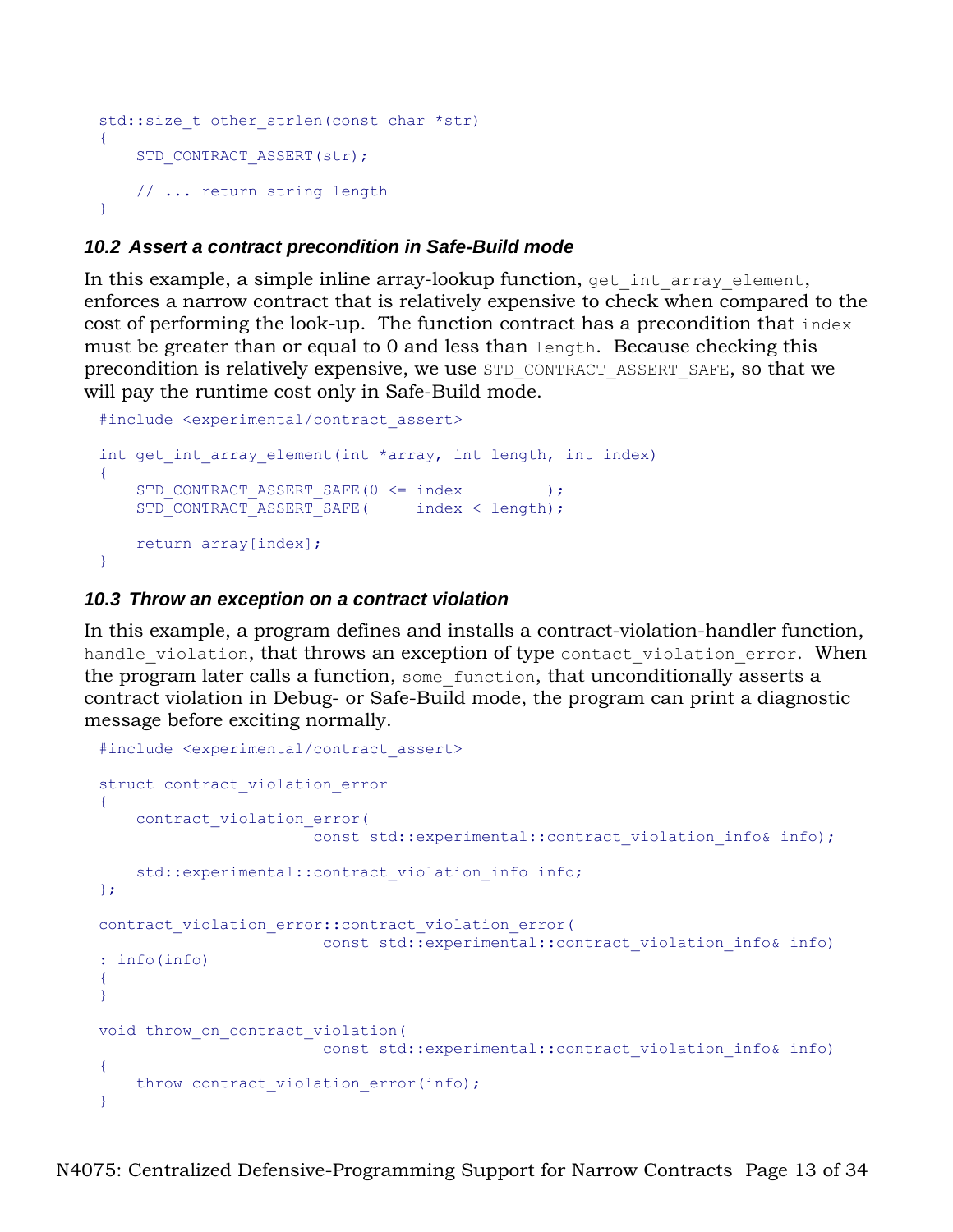```
int some_function()
{
    STD_CONTRACT_ASSERT(false); // throws contract violation error
}
int main()
{
    std::experimental::set handle contract violation(
                                                      throw on contract violation);
     try
     {
       some function();
     }
    catch (contract violation error)
     {
         std::cout << "A contract violation was detected." << std::endl;
     }
     catch (...)
     {
         std::cout << "An unexpected exception was caught." << std::endl;
 }
    return 0;
}
```
Note that contract violation error does not inherit from std:: exception. An exception thrown by a contract-violation handler should not be related to any exceptions used elsewhere in the program so as to minimize the possibility that the program's usual exception-handling facilities will intercept and hide the exception reporting the contract violation.

Also note that the contract-violation handler is installed using set handle contract violation; hence, this handler will be the default handler for all threads.

## *10.4 Install a local contract-violation handler for negative testing*

The same contract-violation handler used in Example 2 could be used to incorporate simple negative testing of other strlen into a larger test driver by using a handle contract violation guard instead of set handle contract violation.

```
int run negative tests()
{
    std::experimental::handle contract violation guard
                                                   guard(throw on contract violation);
     try
     {
        other strlen(nullptr);
 }
    catch (contract violation error)
\overline{\phantom{a}} return 0;
```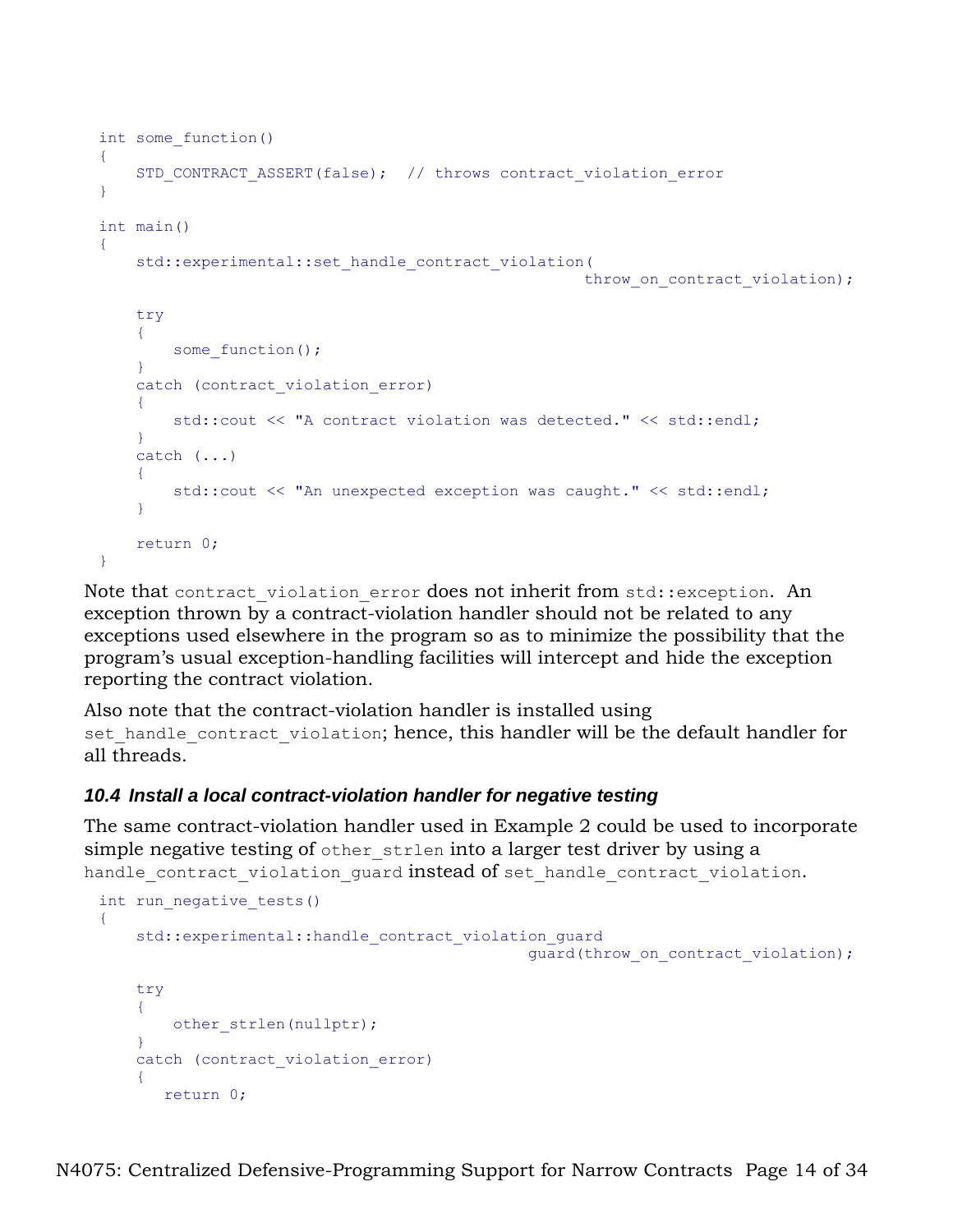```
 }
     return 1;
}
int main()
{
    int num test failures = 0;
     // Possibly spawn other threads.
     // ...
    num test failures += run negative tests();
     // Call other functions.
     // ...
    if (num test failures > 0)
\overline{\phantom{a}}std::cout << num test failures << " tests failed." << std::endl;
     }
     else
    \left\{ \right. std::cout << "All tests passed." << std::endl;
 }
    return num test failures;
}
```
Note that any other threads spawned by main will default to using the global contract-violation handler, even after run negative tests installs its local handler; run negative tests will not be affected by any other local handlers installed in other threads. Similarly, other functions called in the main thread will also not be affected by the local handler installed in run negative tests since that local handler will be uninstalled when guard goes out of scope.

## *10.5 Test that a function correctly asserts its preconditions*

In this example, a program makes both in-contract and out-of-contract calls to other strlen, and uses the STD TEST CONTRACT ASSERT \* macros to validate that other strlen checks its precondition in the appropriate defensive build modes.

```
#include <experimental/contract_assert_test>
int main()
{
    if (STD_TEST_CONTRACT_ASSERT_PASS(other_strlen("a string")))
    \left\{ \right. std::cout << "Correctly detects no contract violation.\n";
     }
     else
     {
         std::cout << "Incorrectly detects contract violation.\n";
```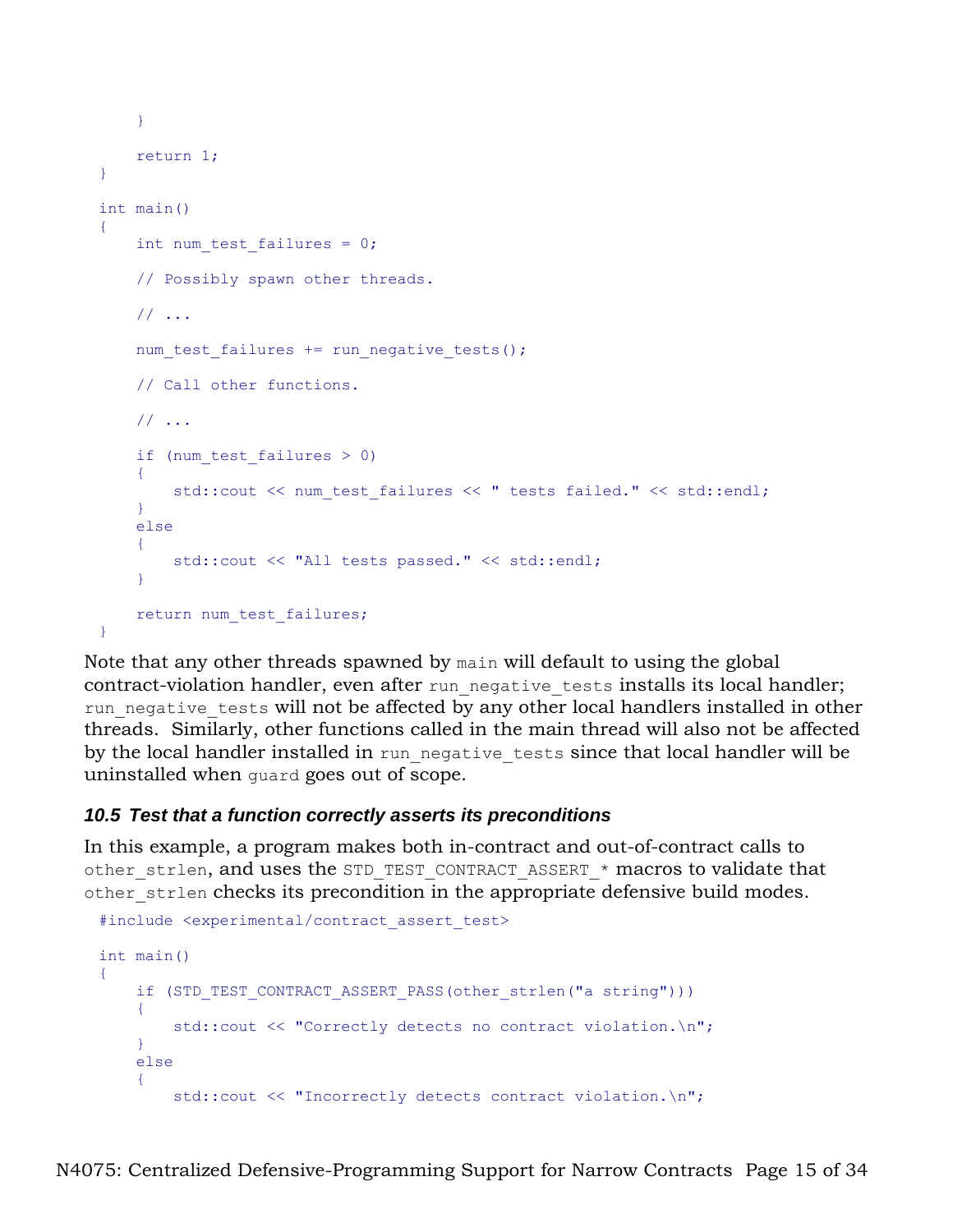```
 }
    if (STD_TEST_CONTRACT_ASSERT_FAIL(other_strlen(nullptr)))
\overline{\phantom{a}} std::cout << "Successfully detects contract violation.\n";
     }
     else
     {
         std::cout << "Fails to detect contract violation.\n";
 }
     return 0;
}
```
# **11 Formal Wording**

## *11.1 Definitions*

Add three new definitions to clause 17.3:

contract

A contract is a behavioral specification, including parameters, requirements, and observable behavior, for a function, macro, or template.

narrow contract

A narrow contract is a contract that, for some subset of all possible combinations of arguments and program states permitted by the language, documents one or more preconditions that, if violated, would result in undefined behavior. [ *Note:* "permitted by the language" is meant to explicitly exclude from this definition all inherently invalid programs, such as those passing misaligned or previously destroyed objects, "null references" (but not null pointers), etc., and all cases in which undefined behavior has already occurred. — *end note* ]

## wide contract

A wide contract is a contract that documents no preconditions on any subset of possible combinations of arguments and program states permitted by the language that, if violated, would result in undefined behavior.

## 17.3.Y *defins.contract.narrow*

## 17.3.Z [**defns.contract.wide**]

17.3.X [**defns.contract**]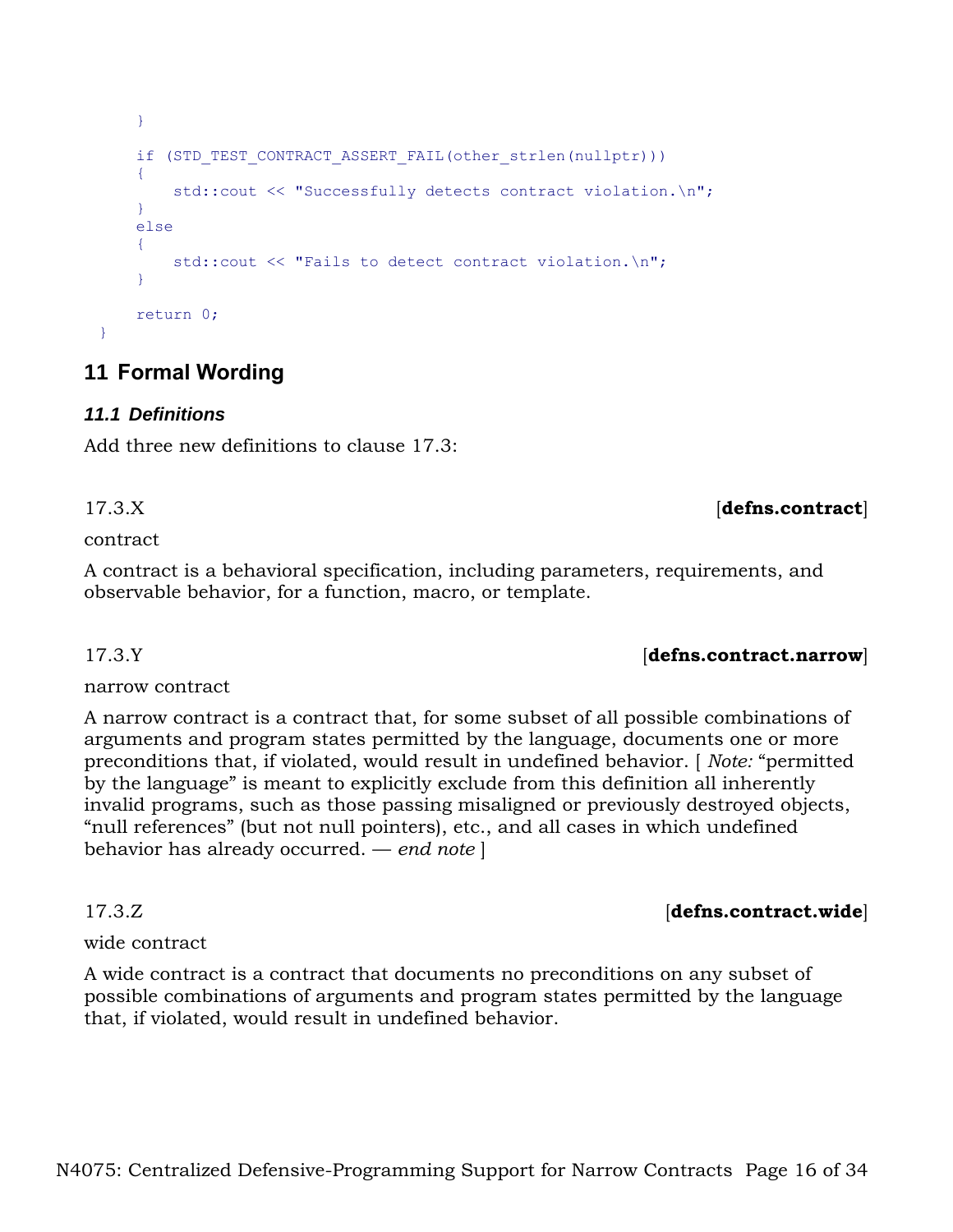### 11.2 Defensive programming *contract*

#### **11.2.1 In general** [**contract.general**]

The header <experimental/contract assert> defines macros, functions, and types that support defensive runtime validation of function contracts. A *contract assertion* is a conditionally evaluated test of an expression, using one of the *contractassert macros* defined in [contract.assertions], that is intended to express a requirement of a function contract. When a contract assertion is evaluated and fails, a *contract violation* is detected. The conditions under which contract assertions are evaluated for a given translation of a program are controlled by *defensive build modes*. A program that utilizes the defensive programming facility relies on a global *contract-violation-handler function* to be called when a contract violation is detected. Additionally, each thread in such a program may install its own local handler, which will be used instead of the global handler when a contract violation is detected in that thread.

The header <experimental/contract\_assert\_test> defines *contract-assert test macros* that provide a way to check that a contract violation is detected, due to appropriate use of contract assertions, if and only if a function is called out of contract. These macros make use of a *contract-assert test context* having a threadlocal state indicating either success or failure. When first established, a contractassert test context has a success state.

The following subclauses describe the assert macros, assert macro state flags, assertion handlers, and assert test macros comprised by this contract-assertion facility.

#### **Header <experimental/contract\_assert> synopsis**

```
// [contract.assertions] contract-assert macros
#define STD_CONTRACT_ASSERT_OPT(condition_expression) // see below
#define STD_CONTRACT_ASSERT_DBG(condition_expression) // see below
#define STD_CONTRACT_ASSERT_SAFE(condition_expression) // see below
#define STD CONTRACT ASSERT(condition expression) \
           STD_CONTRACT_ASSERT_DBG(condition_expression)
// [contract.flags] contract-assert-macro state flags
#define STD_CONTRACT_ASSERT_OPT_IS_ACTIVE // conditionally defined, see below
#define STD_CONTRACT_ASSERT_DBG_IS_ACTIVE // conditionally defined, see below
#define STD_CONTRACT_ASSERT_SAFE_IS_ACTIVE // conditionally defined, see below
#define STD_CONTRACT_ASSERT_IS_ACTIVE // defined when
                                            // STD_CONTRACT_ASSERT_DBG_IS_ACTIVE
                                            // is defined
namespace std {
namespace experimental {
inline namespace fundamentals_v2 {
// [contract.assertions] types
enum class contract_assert_mode
```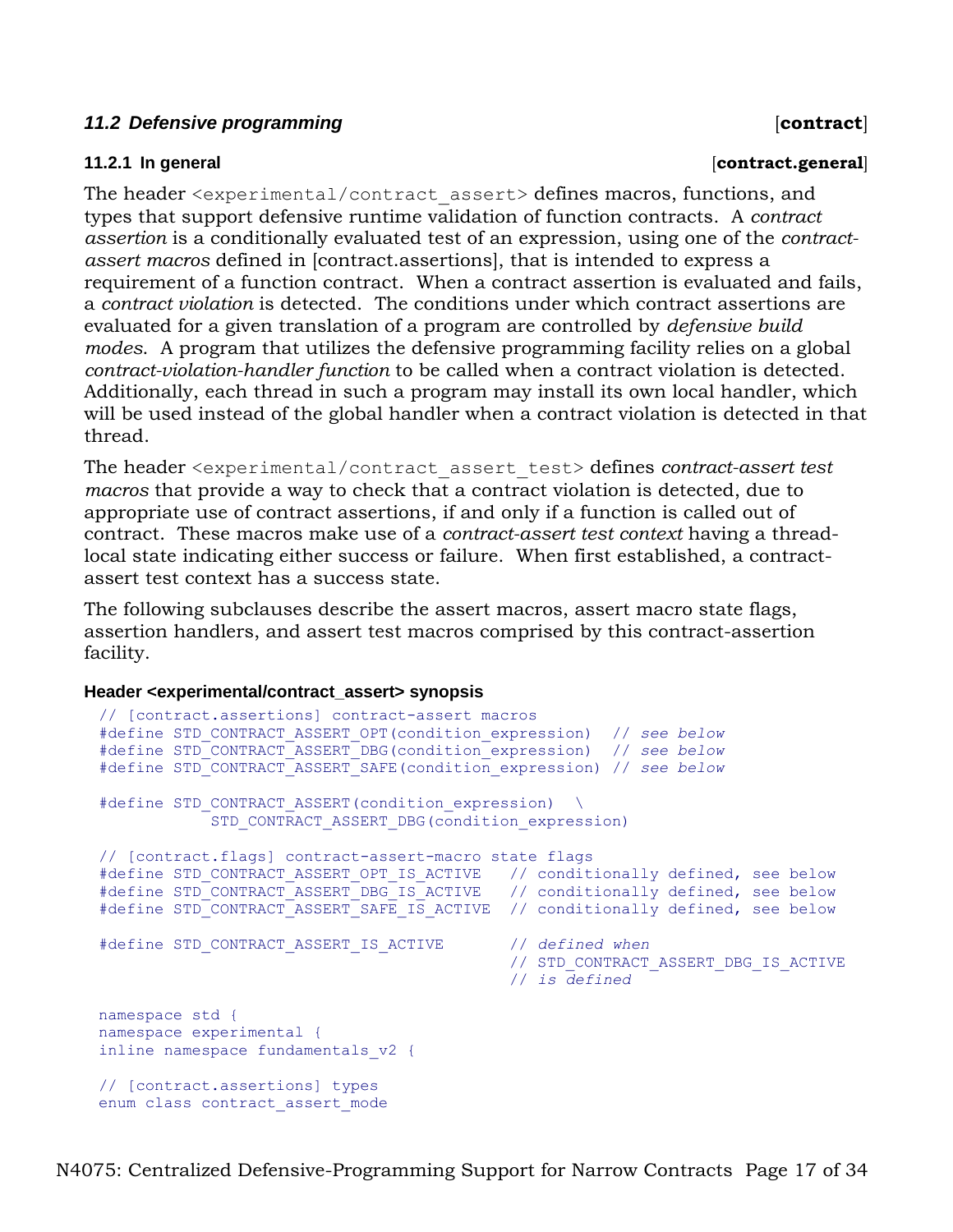```
{
      opt,
      dbg,
     safe
 };
 // [contract.violation.info] struct contract_violation_info
 struct contract violation info;
 // [contract.handler.types] handler types
 using handle contract violation handler =
                                          void (*)(const contract violation info&);
 // [contract.handler.manipulation] handler manipulation
 handle contract violation handler
 set handle contract violation(handle contract violation handler handler) noexcept;
 handle contract violation handler get handle contract violation() noexcept;
 // [contract.handler.invocation] handler invocation
 [[noreturn]] void handle contract violation(const contract violation info& info);
 // [contract.handler.guard] thread-local contract-violation handler installation
 class handle contract violation guard;
 } // namespace fundamentals_v2
 } // namespace experimental
 } // namespace std
Header <experimental/contract_assert_test> synopsis
 #include <experimental/contract_assert>
 // [contract.test.macros] contract-assert test macros
```

```
#define STD_TEST_CONTRACT_ASSERT_OPT_FAIL(test_expression) // see below
#define STD_TEST_CONTRACT_ASSERT_DBG_FAIL(test_expression) // see below
#define STD_TEST_CONTRACT_ASSERT_SAFE_FAIL(test_expression) // see below
#define STD TEST CONTRACT ASSERT FAIL(test expression) \
           STD_TEST_CONTRACT_ASSERT_DBG_FAIL(test_expression)
#define STD_TEST_CONTRACT_ASSERT_OPT_PASS(test_expression) // see below
#define STD_TEST_CONTRACT_ASSERT_DBG_PASS(test_expression) // see below
#define STD_TEST_CONTRACT_ASSERT_SAFE_PASS(test_expression) // see below
```

```
#define STD_TEST_CONTRACT_ASSERT_PASS(test_expression) \
            STD_TEST_CONTRACT_ASSERT_DBG_PASS(test_expression)
```
### **11.2.2 Defensive build mode selection** [**contract.modes**]

At any point during the translation of a program, at most one of the four defensive build modes described in [Table 1](#page-18-0) is in effect. Initially, no defensive build mode is in effect, i.e., the <experimental/contract\_assert> header has not been included, and none of the macros specified by this clause are defined.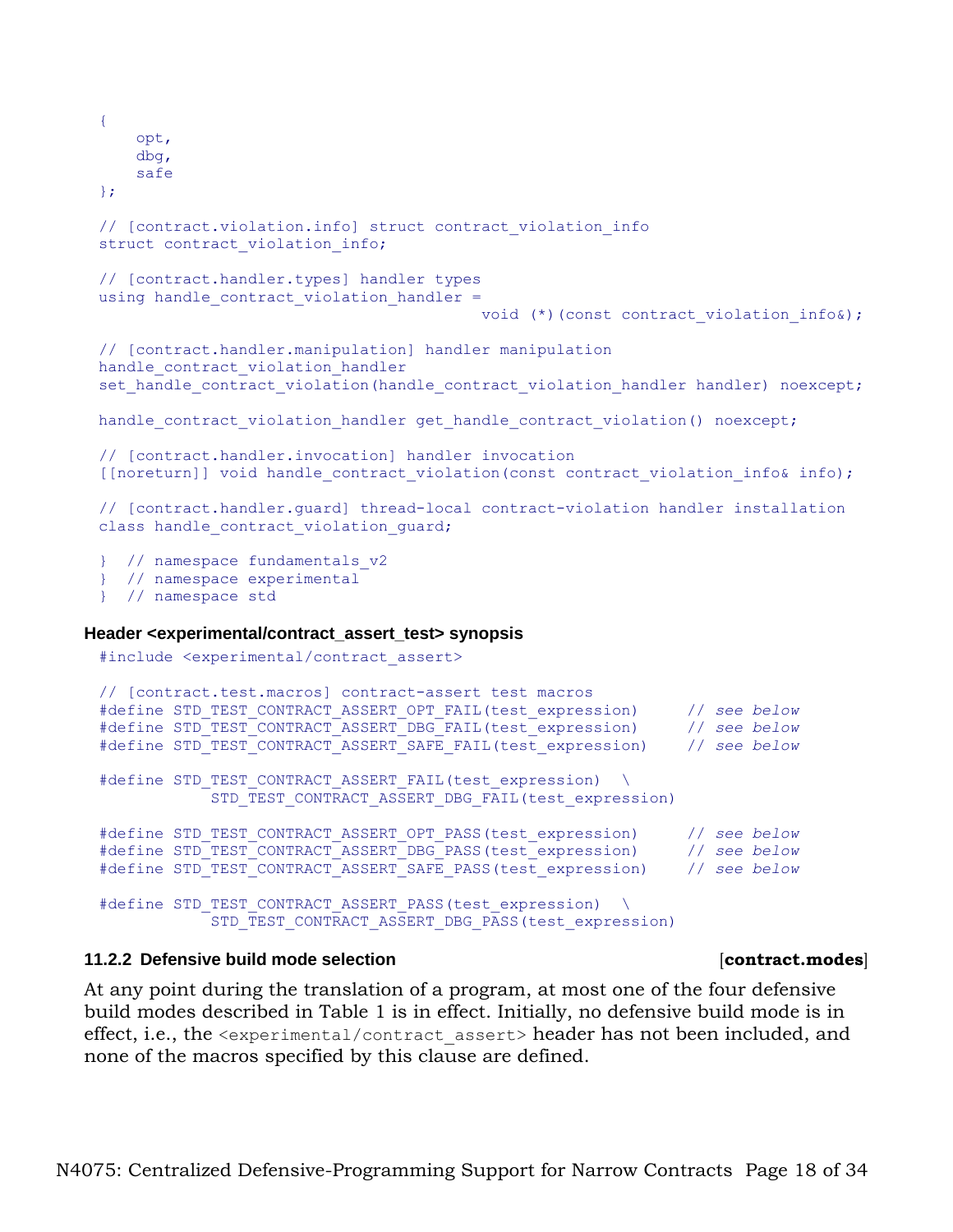#### <span id="page-18-0"></span>**Table 1**

| disabled  | No contract conditions are validated.                             |
|-----------|-------------------------------------------------------------------|
| optimized | Only the least expensive contract conditions are.<br>validated.   |
| debug     | Up to moderately expensive contract conditions are.<br>validated. |
| safe      | All contract conditions are validated.                            |

### **Defensive Build Mode Description**

Each successive defensive build mode listed in [Table 1](#page-18-0) validates no fewer contract conditions than the defensive build modes that precede it, and can be said to be stronger (no weaker) than the preceding defensive build modes.

Each defensive build mode has an associated preprocessor token, referred to as a defensive build-mode-selection token, defined in [Table 2.](#page-18-1)

### <span id="page-18-1"></span>**Table 2**

|  | Defensive Build Mode Defensive Build-Mode-Selection Token |
|--|-----------------------------------------------------------|
|--|-----------------------------------------------------------|

| disabled  | STD CONTRACT ASSERT LEVEL NONE        |
|-----------|---------------------------------------|
| optimized | STD CONTRACT ASSERT LEVEL ASSERT OPT  |
| debug     | STD CONTRACT ASSERT LEVEL ASSERT DBG  |
| safe      | STD CONTRACT ASSERT LEVEL ASSERT SAFE |

The program is ill-formed (diagnostic required) if  $\leq$ experimental/contract assert> is included and multiple build-mode-selection tokens are defined. Each time <experimental/contract\_assert> is included, if one of these tokens is defined, the corresponding build mode comes into effect, replacing any build mode that was under effect up to that point. If none of the build-mode-selection tokens are defined when  $\leq$  experimental/contract assert> is included, the 'debug' build mode comes into effect.

### **11.2.3 Contract-assert macros** [**contract.assertions**]

There are three contract-assert macros:

```
STD_CONTRACT_ASSERT_OPT(condition_expression)
STD_CONTRACT_ASSERT_DBG(condition_expression)
STD_CONTRACT_ASSERT_SAFE(condition expression)
```
In addition, there is one alias macro:

```
#define STD CONTRACT ASSERT(condition expression) \
```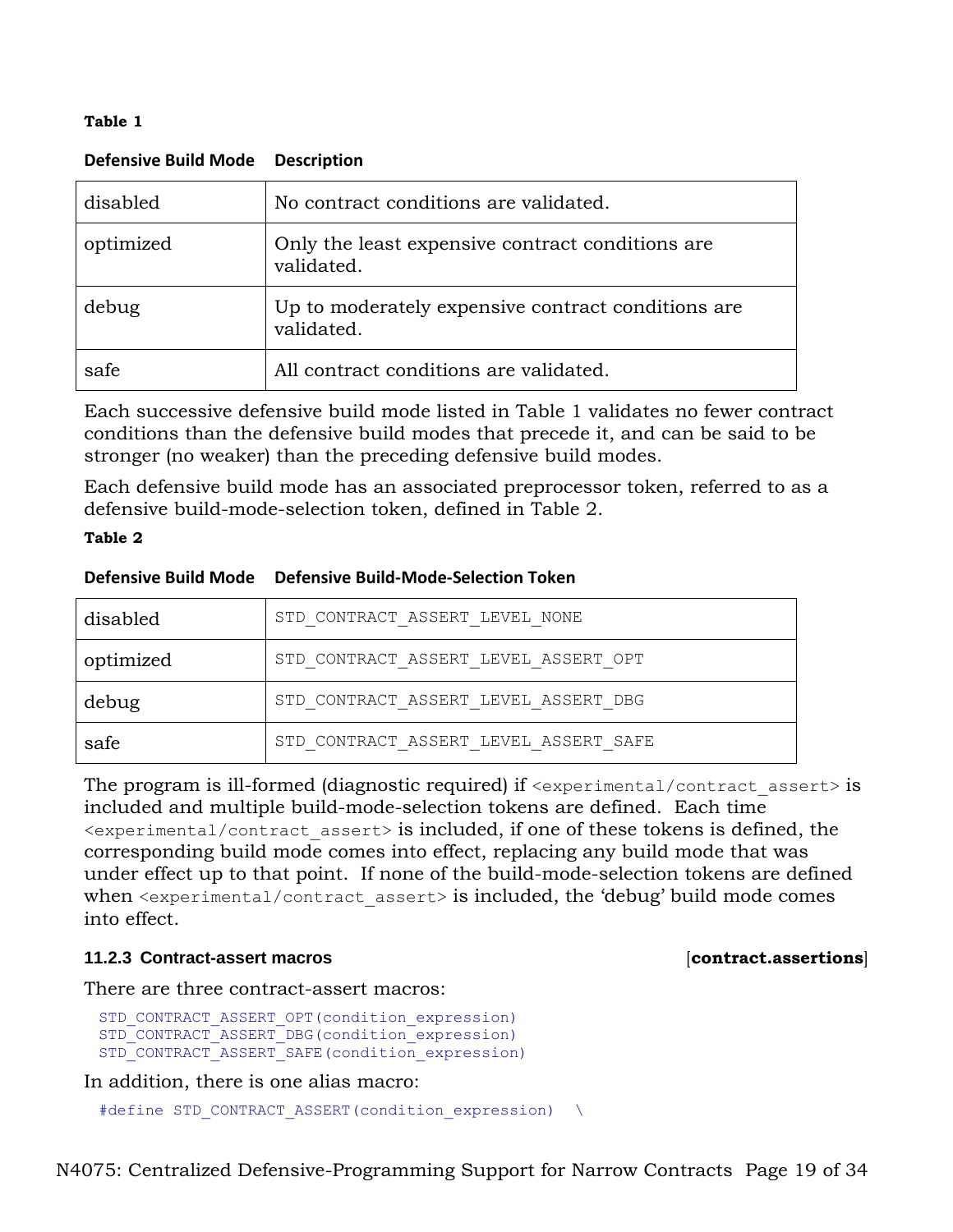#### STD\_CONTRACT\_ASSERT\_DBG(condition\_expression)

The alias macro provides a convenient abbreviation for STD\_CONTRACT\_ASSERT\_DBG.

Each contract-assert macro corresponds to one defensive build mode, and has an associated *mode value* of the enumeration type contract assert mode, as defined in [Table 3.](#page-19-0) A contract-assert macro is active only if the defensive build mode corresponding to the macro (or a stronger mode) is currently in effect.

#### <span id="page-19-0"></span>**Table 3**

| <b>Contract-Assert Macro</b>                    | <b>Build Mode</b> | <b>Mode Value</b> |
|-------------------------------------------------|-------------------|-------------------|
| STD CONTRACT ASSERT OPT (condition expression)  | optimized         | opt               |
| STD CONTRACT ASSERT DBG (condition expression)  | debug             | dbq               |
| STD CONTRACT ASSERT SAFE (condition expression) | safe              | safe              |

Note that no macro corresponds to 'disabled', which is the weakest defensive build mode. When the 'disabled' build mode is in effect, no contract-assert macros are active.

The condition expression of a macro is not evaluated unless the macro is active in the defensive build mode currently in effect.

A condition expression supplied to an active macro shall be contextually convertible to bool. A contract violation is detected if such an expression is evaluated to false when contextually converted to bool. [ *Note:* No syntactic restrictions are placed on a condition expression, in particular, a condition expression may contain commas. — *end note* ]

### **11.2.4 Contract Violation Info** [**contract.violation.info**]

```
struct contract violation info
{
   contract assert mode mode;
   const char* expression_text;<br>const char* filename;
   const char*
   size t line number;
};
```
When a contract violation is detected due to evaluation of a condition expression in a contract-assert macro, the implementation will call handle contract violation with a contract violation info structure, each member of which will be initialized to the values described in [Table 4.](#page-19-1)

<span id="page-19-1"></span>**Table 4 Data Member Value**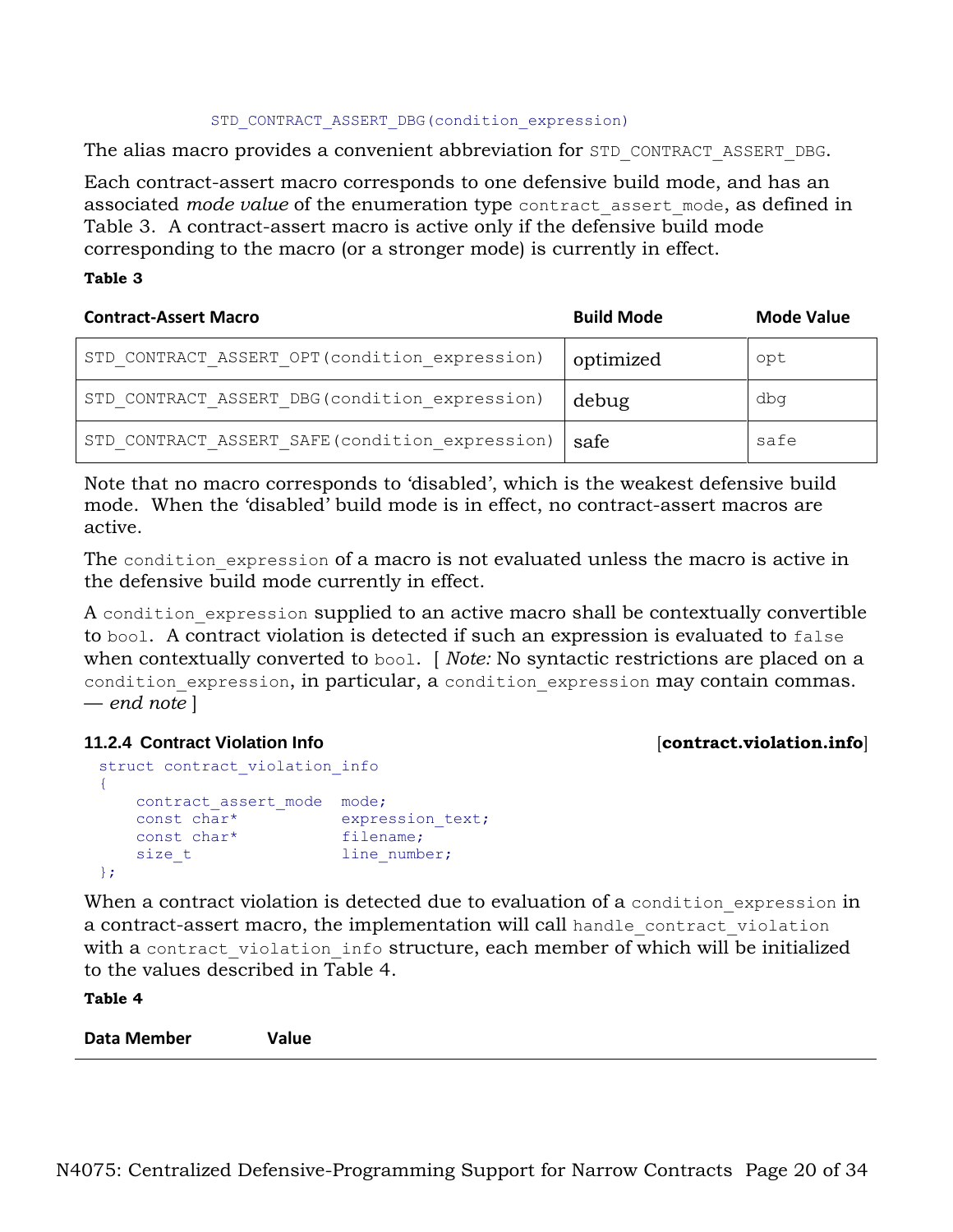| mode            | initialized to the mode value corresponding to the macro that<br>triggered the contract violation.       |  |
|-----------------|----------------------------------------------------------------------------------------------------------|--|
| expression text | initialized to the stringification of the condition expression that<br>triggered the contract violation. |  |
| filename        | initialized to the value of FILE at the location of the macro<br>that triggered the contract violation.  |  |
| line number     | initialized to the value of LINE at the location of the macro<br>that triggered the contract violation.  |  |

### *11.2.5* **Contract-assert-macro state flags** [**contract.flags**]

There are three contract-assert-macro state flags, zero or more of which will be defined depending on the defensive build mode currently in effect:

STD\_CONTRACT\_ASSERT\_OPT\_IS\_ACTIVE STD\_CONTRACT\_ASSERT\_DBG\_IS\_ACTIVE STD\_CONTRACT\_ASSERT\_SAFE\_IS\_ACTIVE

In addition, there is one alias macro:

```
#define STD_CONTRACT_ASSERT_IS_ACTIVE // defined when
```

```
 // STD_CONTRACT_ASSERT_DBG_IS_ACTIVE
 // is defined
```
The alias macro provides a convenient abbreviation for

```
STD_CONTRACT_ASSERT_DBG_IS_ACTIVE.
```
Each contract-assert macro state flag corresponds to a defensive build mode, as defined in [Table 5,](#page-20-1) and is not defined unless the defensive build mode currently in effect is the macro's corresponding defensive build mode or a stronger defensive build mode.

### <span id="page-20-1"></span>**Table 5**

| <b>Contract-Assert-Macro State Flag</b> | <b>Defensive Build Mode</b> |
|-----------------------------------------|-----------------------------|
| STD CONTRACT ASSERT OPT IS ACTIVE       | optimized                   |
| STD CONTRACT ASSERT DBG IS ACTIVE       | debug                       |
| STD CONTRACT ASSERT SAFE IS ACTIVE      | safe                        |

### <span id="page-20-0"></span>*11.2.6* **Contract-assert test macros** [**contract.test.macros**]

There are two kinds of contract-assert test macros: *contract-assert test-fail macros*, which validate that out-of-contract calls detect a contract violation, and *contractassert test-pass macros*, which validate that in-contract calls do not detect a contract violation. [ *Note:* The contract-assert test macros described in this subclause might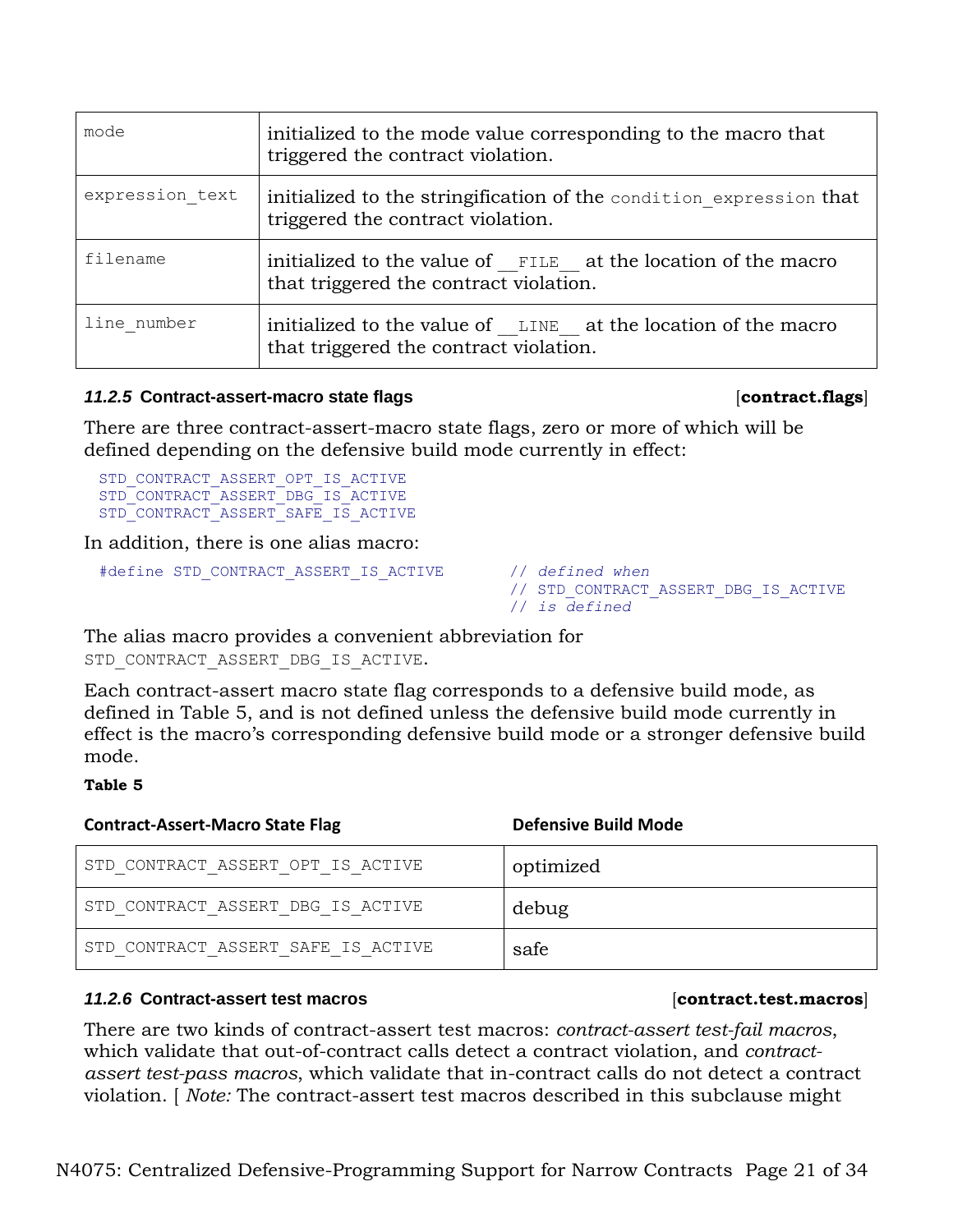be implemented by installing a handle contract violation handler that throws an implementation-specific exception, and then catching that exception if a contract violation is detected. Users should therefore take care not to swallow exceptions in any intervening code between the invocation of the test expression and the assertion of the precondition being tested. — *end note* ]

There are three contract-assert test-fail macros:

```
STD_TEST_CONTRACT_ASSERT_OPT_FAIL(test_expression)
STD_TEST_CONTRACT_ASSERT_DBG_FAIL(test_expression)
STD_TEST_CONTRACT_ASSERT_SAFE_FAIL(test_expression)
```
In addition, there is one alias macro:

```
#define STD_TEST_CONTRACT_ASSERT_FAIL(test_expression) \
           STD_TEST_CONTRACT_ASSERT_DBG_FAIL(test_expression)
```
The alias macro provides a convenient abbreviation for STD\_TEST\_CONTRACT\_ASSERT\_DBG\_FAIL.

Each contract-assert test-fail macro corresponds to a defensive build mode and mode value, as defined in [Table 6.](#page-21-0) A contract-assert test-fail macro is active only in the macro's corresponding defensive build mode, or a stronger one.

#### <span id="page-21-0"></span>**Table 6**

| <b>Contract-Assert Test-Fail macro</b>              | <b>Defensive</b><br><b>Build Mode</b> | <b>Mode Value</b> |
|-----------------------------------------------------|---------------------------------------|-------------------|
| STD TEST CONTRACT ASSERT OPT FAIL(test expression)  | optimized                             | opt               |
| STD TEST CONTRACT ASSERT DBG FAIL(test expression)  | debug                                 | dbq               |
| STD TEST CONTRACT ASSERT SAFE FAIL(test expression) | safe                                  | safe              |

The test expression is not evaluated unless the macro is active in the defensive build mode currently in effect. If, after evaluating the test expression, the contractassert test context is in a failure state, and the mode value passed to

handle contract violation matches the mode value for the contract-assert test-fail macro, the macro expands to an expression that evaluates to true; otherwise it expands to one that evaluates to false. [ *Note:* No syntactic restrictions are placed on a test\_expression, in particular, a test\_expression may contain commas. — *end note* ]

There are three matching contract-assert test-pass macros, and one alias, providing in-contract tests paired with the out-of-contract tests performed by the contractassert test-fail macros:

```
STD_TEST_CONTRACT_ASSERT_OPT_PASS(test_expression)
STD_TEST_CONTRACT_ASSERT_DBG_PASS(test_expression)
STD_TEST_CONTRACT_ASSERT_SAFE_PASS(test_expression)
```
In addition, there is one alias macro: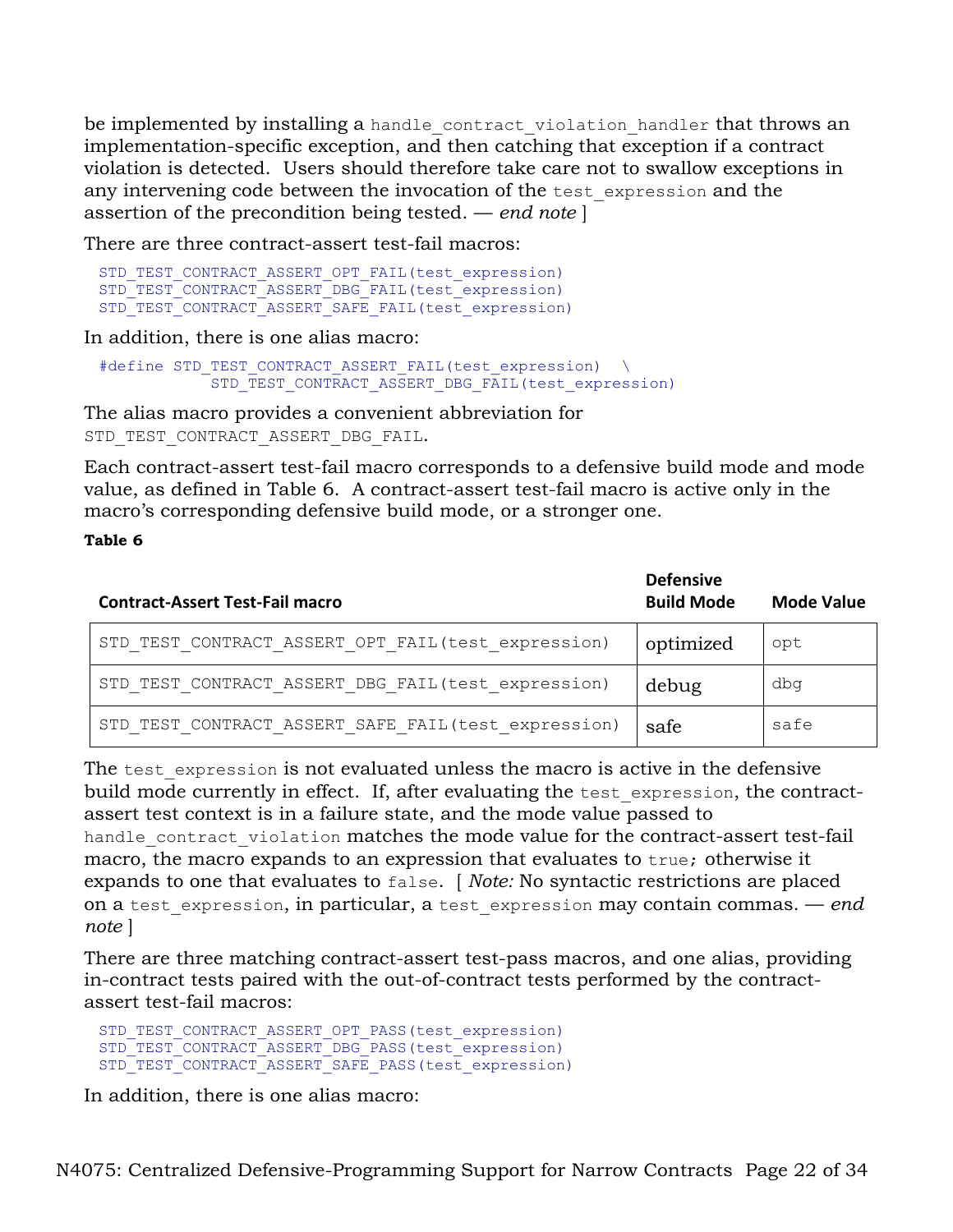#### #define STD\_TEST\_CONTRACT\_ASSERT\_PASS(test\_expression) \ STD\_TEST\_CONTRACT\_ASSERT\_DBG\_PASS(test\_expression)

The alias macro provides a convenient abbreviation for STD\_TEST\_CONTRACT\_ASSERT\_DBG\_PASS.

Each contract-assert test-pass macro evaluates the test\_expression within a contract-assert test context. If, after evaluating the test\_expression, the contractassert test context is in a failure state, the macro expands to an expression that evaluates to false; otherwise it expands to one that evaluates to true.

## *11.2.7* **Contract-assert-handler functions** [**contract.handler**]

#### *11.2.7.1 Handler types* [**contract.handler.types**] using handle contract violation handler =

## void (\*)(const contract violation info&);

The type of a *contract-violation-handler function* to be called when a contract violation is detected.

*Required behavior:* A handle\_contract\_violation\_handler shall not return normally to the caller. [ *Note:* A handler may throw an exception. — *end note* ]

*Default behavior:* The implementation's default global handle contract violation handler calls std::abort().

## *11.2.7.2 Handler functions* [**contract.handler.functions**]

1 The C++ Library Fundamentals Technical Specification provides default versions of the following handler functions (Clause 18):

— handle\_contract\_violation\_handler

2 A C++ program may install different handler functions during execution, by supplying a pointer to a function defined in the program or the library as an argument to (respectively):

— set\_handle\_contract\_violation

3 A C++ program can get a pointer to the current handler function by calling the following functions:

— get\_handle\_contract\_violation

4 Calling the set  $*$  and get  $*$  functions shall not incur a data race. A call to any of the set  $*$  functions shall synchronize with subsequent calls to the same set  $*$  function and to the corresponding get  $*$  function.

# handle contract violation handler

## *11.2.7.3 Handler manipulation* [**contract.handler.manipulation**]

set handle contract violation(handle contract violation handler handler) noexcept;

*Effects:* Establishes the function designated by handler as the current global contract-violation handler.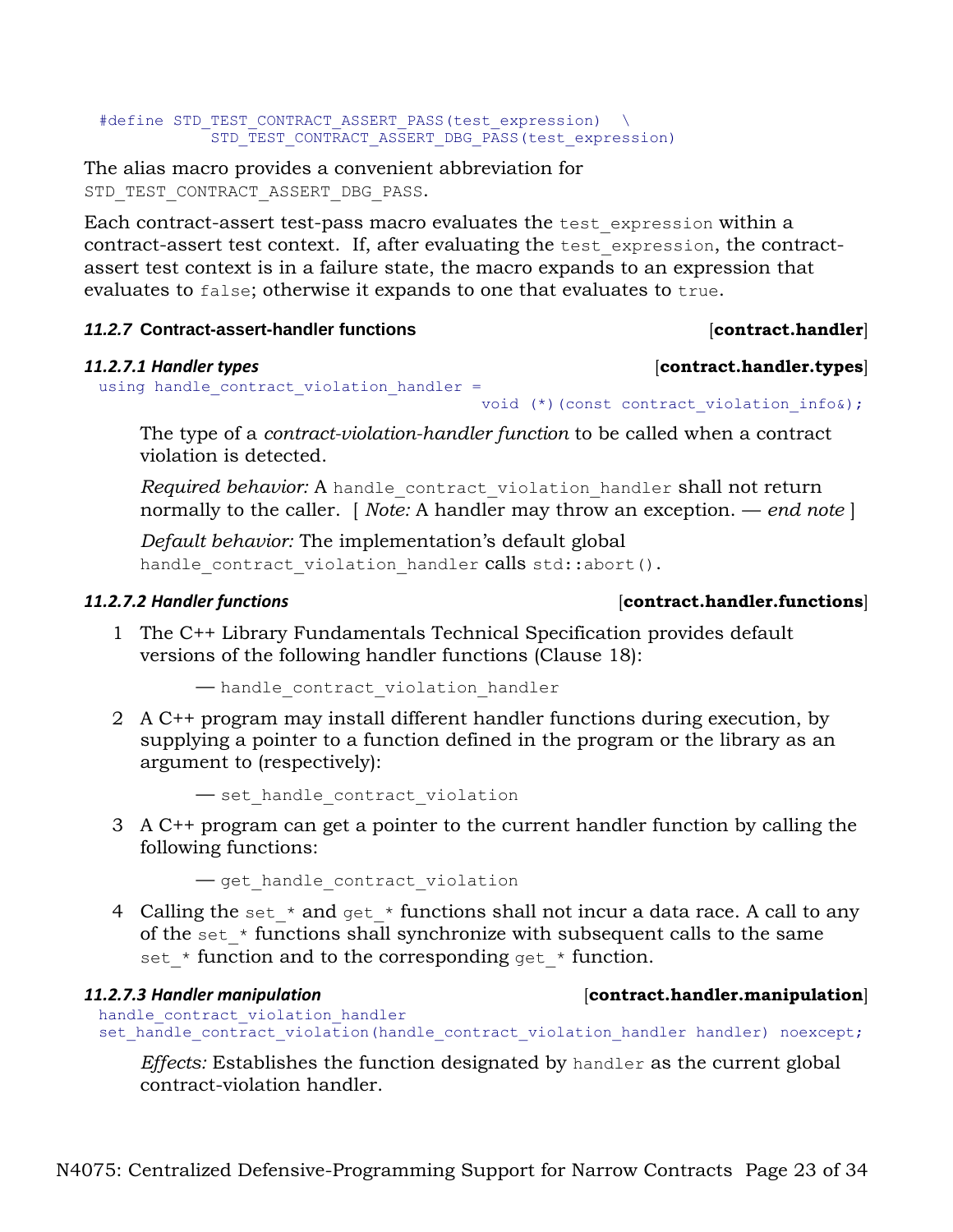*Remarks:* A null pointer value designates the default contract-violation-handler function. The behavior is undefined unless every evaluation of a call to set handle contract violation inter-thread happens before [intro.multithread] any evaluation of a call to handle contract violation.

*Returns:* The previous global contract-violation-handler function.

handle contract violation handler get handle contract violation() noexcept;

*Remarks:* The behavior is undefined unless every evaluation of a call to get handle contract violation inter-thread happens before [intro.multithread] any evaluation of a call to handle contract violation.

*Returns:* The (address of the) current global contract-violation-handler function. [ *Note:* This address value can be null (indicating the default handler). *– end note* ]

Calling the set handle contract violation and get handle contract violation functions shall not incur a data race. A call to any of the set handle contract violation functions shall synchronize with subsequent calls to set handle contract violation and to get handle contract violation.

#### *11.2.7.4 Handler invocation* [**contract.handler.invocation**]

[[noreturn]] void handle contract violation(const contract violation info& info);

*Remarks:* Called by the implementation when any of the contract-assert macros fail. [ *Note:* The handle contract violation function may also be called directly by a program. *– end note* ]

*Effects:* Calls the currently installed local contract-violation handler, if any. If there is no installed local contract-violation handler, call the global contractviolation handler instead. [ *Note:* A default

handle contract violation handler is always considered a callable handler in this context. — *end note* ]

## *11.2.7.5 Thread-local contract-violation handler installation* [**contract.handler.guard**]

```
class handle contract violation guard
{
public:
     explicit
    handle contract violation quard(handle contract violation handler handler);
     ~handle_contract_violation_guard();
    handle contract violation quard(
                             const handle contract violation quard&) = delete;
    handle contract violation quard&
    operator = (const handle contract violation quard&) = delete;
    handle contract violation quard(
                                  handle contract violation quard&&) = delete;
     handle_contract_violation_guard&
```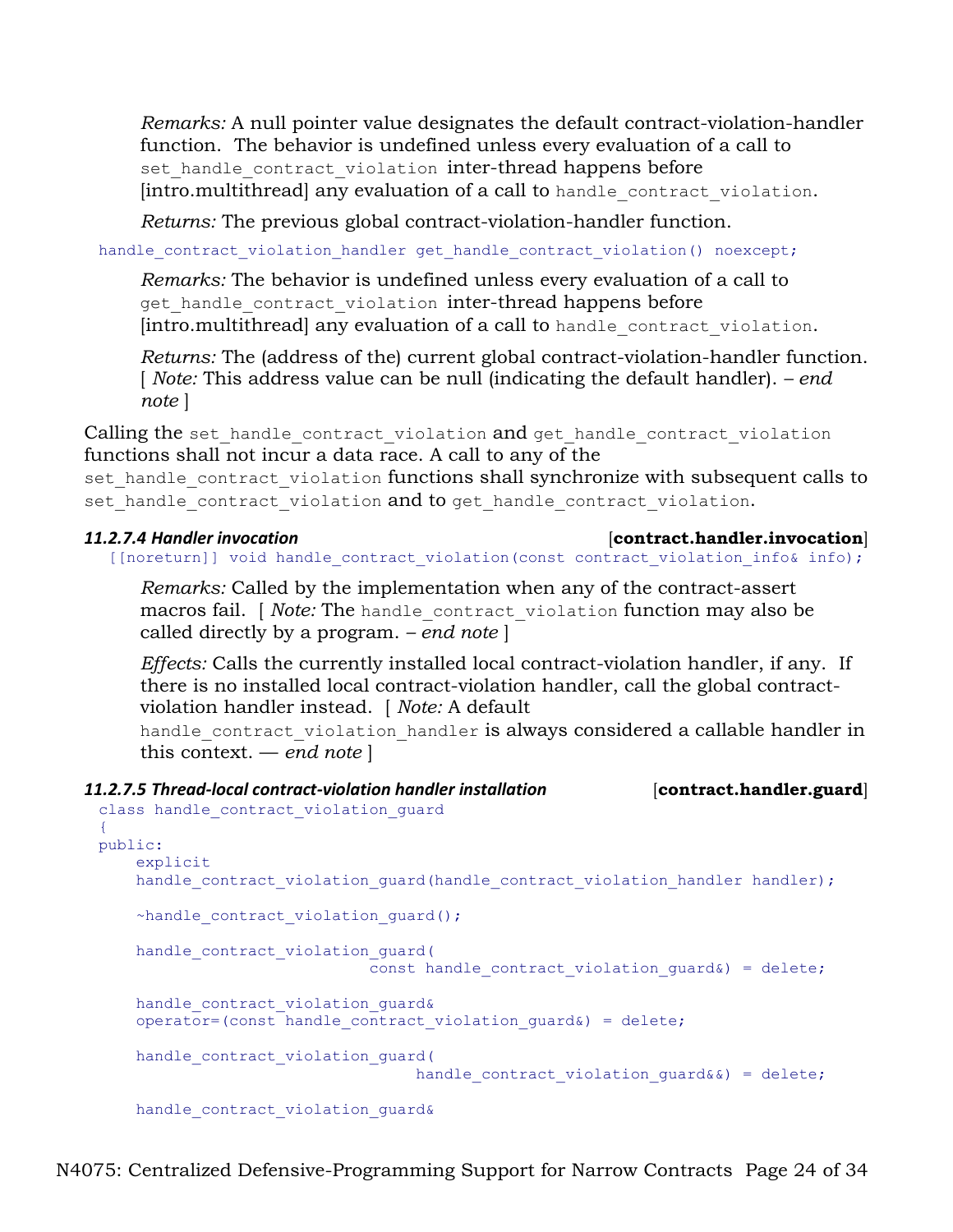operator=(handle contract violation quard&&) = delete;

};

An object of type handle contract violation guard controls the installation of a local contract-violation handler for the current thread within a scope.

explicit handle contract violation quard (handle contract violation handler handler);

*Effects:* handler becomes the local contract-violation handler for the calling thread.

~handle contract violation quard();

*Effects:* The local contract-violation handler for the calling thread is restored to the state it had before this object was constructed.

*Remarks:* Shall be called from the same thread that called the guard's constructor.

## **12 Contract-assert-facility reference implementation**

## *12.1 Overview*

The contract-assert-facility reference implementation consists of the following parts:

- Contract-Assert Component:
	- 1. A mechanism to ensure that only one of the defensive build-mode-selection tokens is defined on entry into the <experimental/contract\_assert> header.
	- 2. Definitions of the contract-assert macros for each defensive build mode.
	- 3. Definitions of the global functions and types stipulated by the formal wording: contract assert mode, contract violation info, handle contract violation handler, set handle contract violation, get handle contract violation, handle contract violation.
	- 4. Definitions of two contract-violation handlers: a global contract-violation handler and a thread-specific local contract-violation handler.
	- 5. Definition of a handle contract violation guard type that performs the following tasks:
		- On construction, store the existing local contract-violation handler, and install a user-supplied contract-violation-handler function as the current thread's local contract-violation handler.
		- On destruction, restore the stored contract-violation-handler function as the current thread's local contract-violation handler.
	- 6. Definition of a default contract-violation-handler function that terminates the program.
- Contract-Assert-Test Component: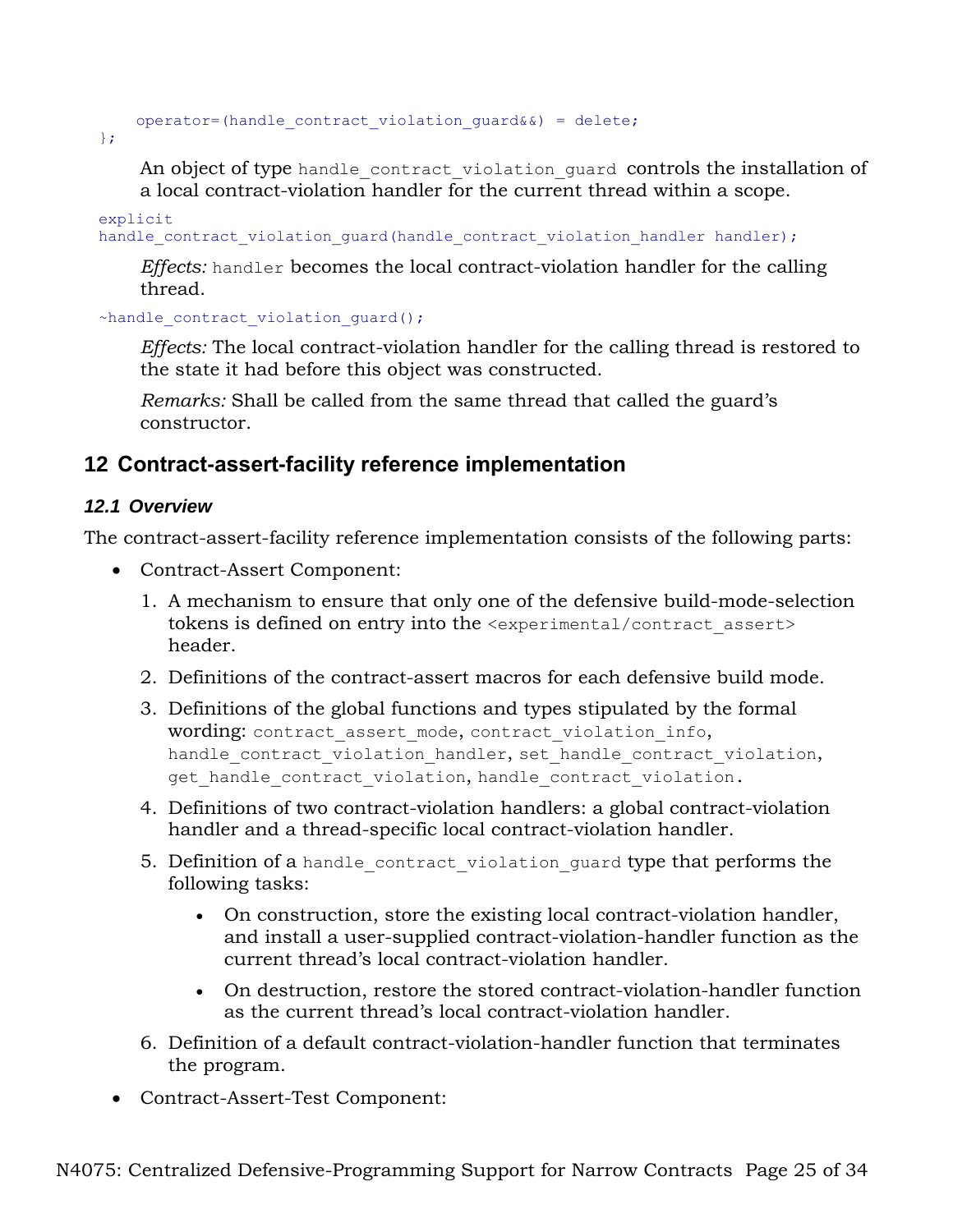- 1. Definition of a contract-violation-exception type.
- 2. Definition of a contract-violation-handler function that throws the contractviolation exception.
- 3. Definition of the function test contract assert imp, which performs the following tasks:
	- Create a handle contract violation guard that installs the exception-throwing contract-violation-handler function as the current thread's local contract-violation handler for the duration of test contract assert imp's scope.
	- Evaluate the expression under test inside a try/catch block.
	- Catch the contract-violation exception and verify that it was indeed expected to be thrown.
	- Uninstall the local contract-violation handler.

## *12.2 Implementation*

The reference implementation below presents an instructive example implementation of <experimental/contract assert> and <experimental/contract assert test>. In addition, a small sample program is provided to exercise the facilities. It is assumed that when the sample program is built, the STD\_CONTRACT\_ASSERT\_LEVEL\_ASSERT\_DBG macro will be set by the build system.

### **12.2.1 experimental/contract\_assert**

```
#include <cstdlib>
// macros
#undef STD_CONTRACT_ASSERT_OPT_IS_ACTIVE
#undef STD_CONTRACT_ASSERT_DBG_IS_ACTIVE
#undef STD_CONTRACT_ASSERT_SAFE_IS_ACTIVE
#undef STD_CONTRACT_ASSERT_IS_ACTIVE
#undef STD_CONTRACT_ASSERT_OPT
#undef STD_CONTRACT_ASSERT_DBG
#undef STD_CONTRACT_ASSERT_SAFE
#undef STD_CONTRACT_ASSERT
#if !defined(STD_CONTRACT_ASSERT_LEVEL_NONE) &&
   !defined(STD_CONTRACT_ASSERT_LEVEL_ASSERT_OPT) && \
   !defined(STD_CONTRACT_ASSERT_LEVEL_ASSERT_DBG) && \
    !defined(STD_CONTRACT_ASSERT_LEVEL_ASSERT_SAFE)
#define STD_CONTRACT_ASSERT_LEVEL_ASSERT_DBG
\#elif 1 != \qquad \qquaddefined(STD_CONTRACT_ASSERT_LEVEL_NONE) +
    defined(STD_CONTRACT_ASSERT_LEVEL_ASSERT_OPT) + \
   defined(STD_CONTRACT_ASSERT_LEVEL_ASSERT_DBG) +
    defined(STD_CONTRACT_ASSERT_LEVEL_ASSERT_SAFE)
#error "Cannot define more than one STD CONTRACT ASSERT LEVEL * macro at one time"
```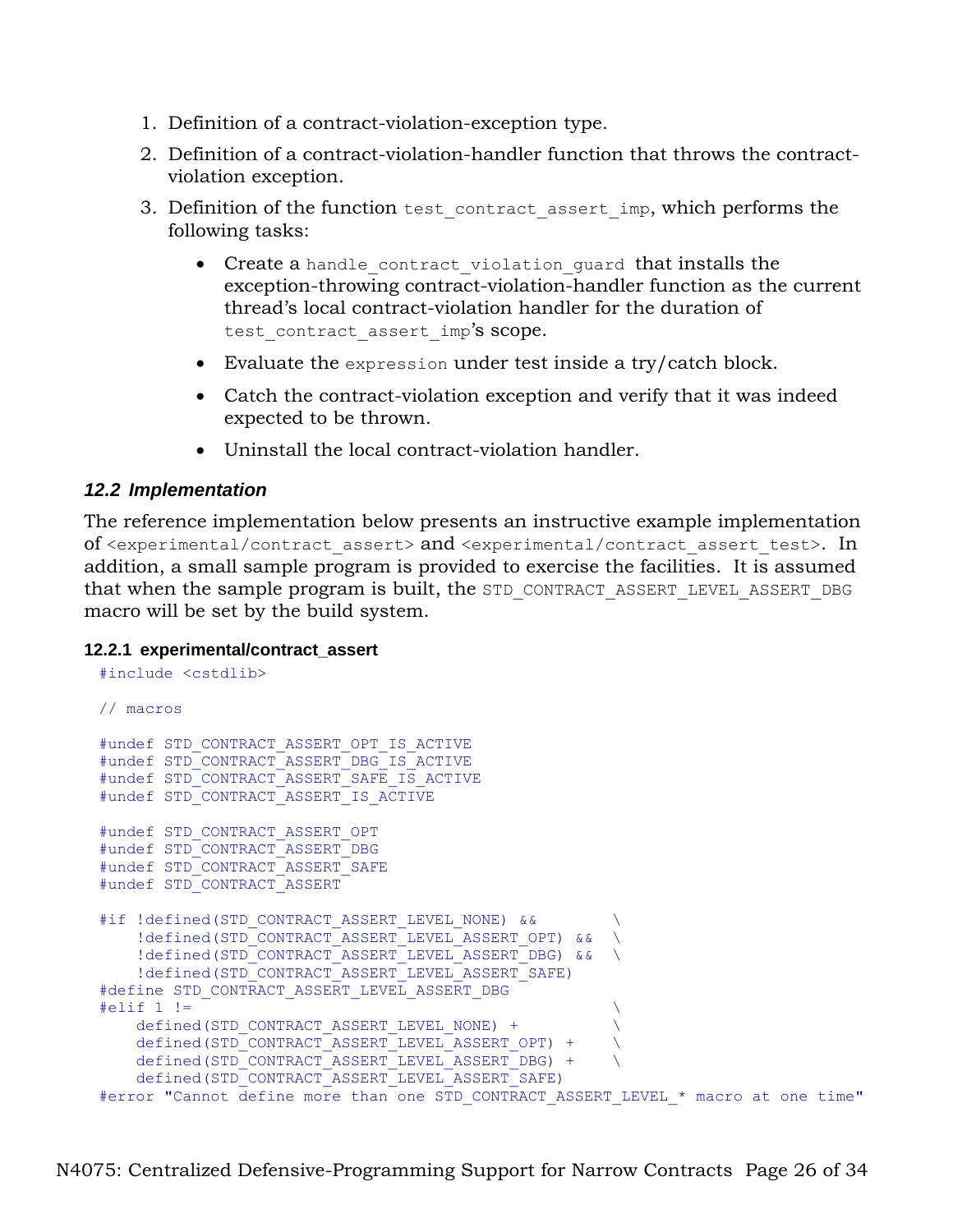#### #endif

```
#ifdef STD CONTRACT ASSERT LEVEL ASSERT OPT
#define STD_CONTRACT_ASSERT_OPT_IS_ACTIVE
#endif // STD CONTRACT ASSERT LEVEL ASSERT OPT
#ifdef STD CONTRACT ASSERT LEVEL ASSERT DBG
#define STD_CONTRACT_ASSERT_OPT_IS_ACTIVE
#define STD_CONTRACT_ASSERT_DBG_IS_ACTIVE
#define STD_CONTRACT_ASSERT_IS_ACTIVE
#endif // STD_CONTRACT_ASSERT_LEVEL_ASSERT_DBG
#ifdef STD CONTRACT ASSERT LEVEL ASSERT SAFE
#define STD_CONTRACT_ASSERT_OPT_IS_ACTIVE
#define STD_CONTRACT_ASSERT_DBG_IS_ACTIVE
#define STD_CONTRACT_ASSERT_SAFE_IS_ACTIVE
#define STD_CONTRACT_ASSERT_IS_ACTIVE
#endif // STD CONTRACT ASSERT LEVEL ASSERT SAFE
#ifdef STD CONTRACT ASSERT OPT IS ACTIVE
#define STD CONTRACT ASSERT OPT(...)
\sim do \sim do \sim do \sim do \sim do \sim\{ \}if (!(__VA_ARGS__))
\{ \{ \} \{ \} \{ \} \{ \} \{ \} \{ \} \{ \} \{ \} \{ \} \{ \} \{ \} \{ \} \{ \} \{ \} \{ \} \{ \} \{ \} \{ \} \{ \} \{ \} \{ \} \{ std::experimental::handle contract violation({
                    std::experimental::contract assert mode::opt, \
                     \texttt{W}\rightarrow \texttt{R}\rightarrow \texttt{R}_{\rm FILE} , \overline{\phantom{a}}\frac{L}{L} \frac{L}{L} \frac{L}{L}\}); \qquad \qquad\mathcal{A} and \mathcal{A} are the contract of the contract of the contract of the contract of the contract of the contract of the contract of the contract of the contract of the contract of the contract of the contract of the
     } while (0)
#else
#define STD CONTRACT ASSERT OPT(...) do {} while(0)
#endif // STD CONTRACT ASSERT OPT IS ACTIVE
#ifdef STD CONTRACT ASSERT DBG IS ACTIVE
#define STD CONTRACT ASSERT DBG(...)
\sim do \sim do \sim do \sim do \sim do \sim\{ \}if (!( VA ARGS ))
\{ \{ \} \{ \} \{ \} \{ \} \{ \} \{ \} \{ \} \{ \} \{ \} \{ \} \{ \} \{ \} \{ \} \{ \} \{ \} \{ \} \{ \} \{ \} \{ \} \{ \} \{ \} \{ std::experimental::handle contract violation({
```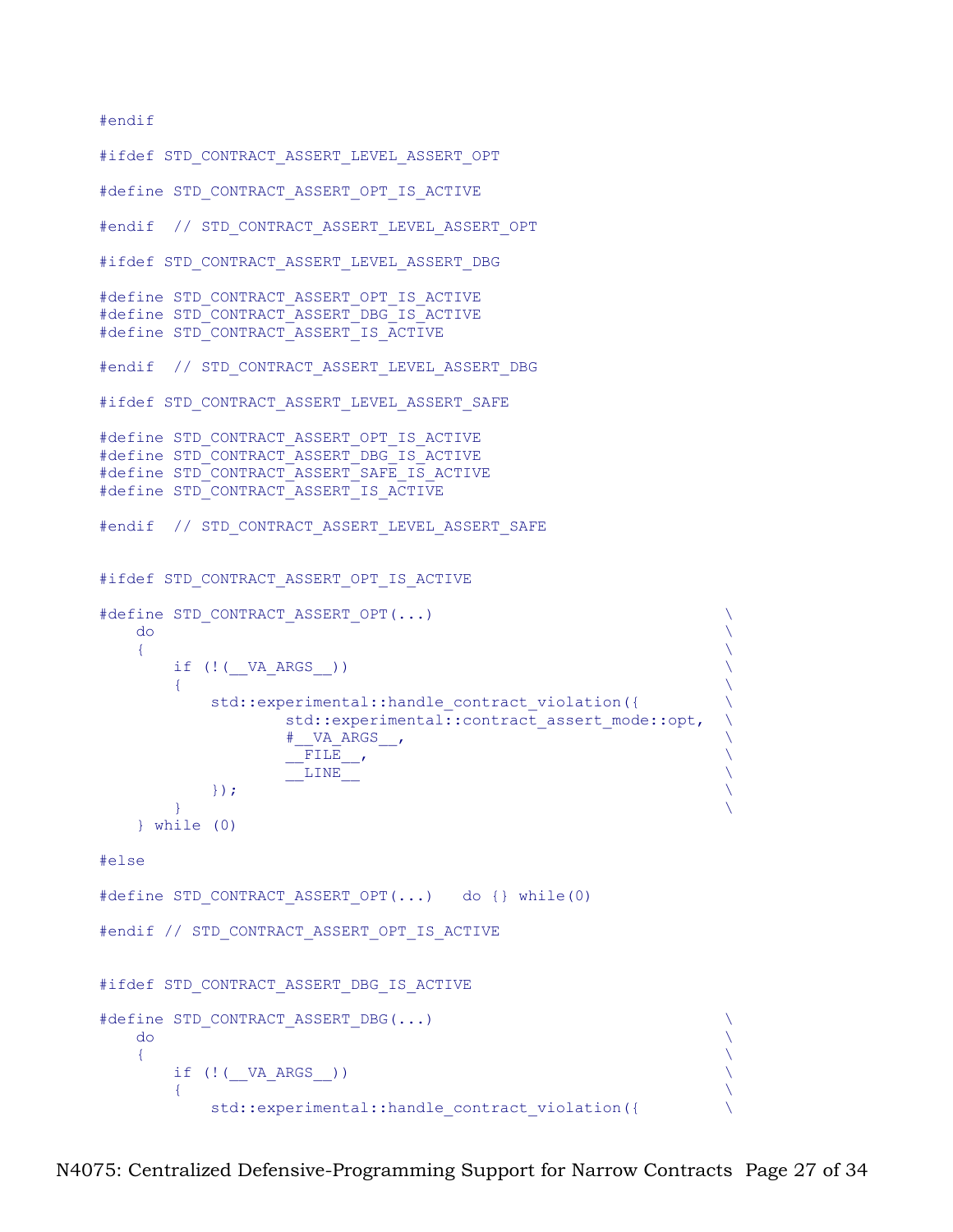```
std::experimental::contract assert mode::dbg, \
                         \qquad \qquad \qquad \qquad \qquad \qquad \qquad \qquad \qquad \qquad \qquad \qquad \qquad \qquad\_ FILE \_ , the contract of the contract of the contract of the contract of the contract of the contract of the contract of the contract of the contract of the contract of the contract of the contract of the contract o
                          _{\rm{LINE}} \qquad \qquad\}); \qquad \qquad\} \{ \} } while (0)
```
#else

```
#define STD CONTRACT ASSERT DBG(...) do {} while(0)
```

```
#endif // STD_CONTRACT_ASSERT_DBG_IS_ACTIVE
```

```
#ifdef STD CONTRACT ASSERT SAFE IS ACTIVE
```

```
#define STD CONTRACT ASSERT SAFE(...)
\sim do \sim do \sim do \sim do \sim do \sim\{ \}if (!(\_\text{VA\_ARGS\_}))\{ \}std::experimental::handle contract_violation({
              std::experimental::contract assert mode::safe,
              \# VA ARGS ,
              \_ FILE \_ , the contract of the contract of the contract of the contract of the contract of the contract of the contract of the contract of the contract of the contract of the contract of the contract of the contract o
               _{\rm{LINE}} \qquad \qquad\}); \qquad \qquad\} \{ \} } while (0)
#else
#define STD CONTRACT ASSERT SAFE(...) do {} while(0)
#endif // STD CONTRACT ASSERT SAFE IS ACTIVE
```

```
#define STD_CONTRACT_ASSERT(...) STD_CONTRACT_ASSERT_DBG(__VA_ARGS__)
#ifndef INCLUDED_CONTRACT_ASSERT
#define INCLUDED_CONTRACT_ASSERT
namespace std {
namespace experimental {
inline namespace fundamentals_v2 {
// types
enum class contract_assert_mode
{
    opt,
    dbg,
    safe
};
struct contract violation info
```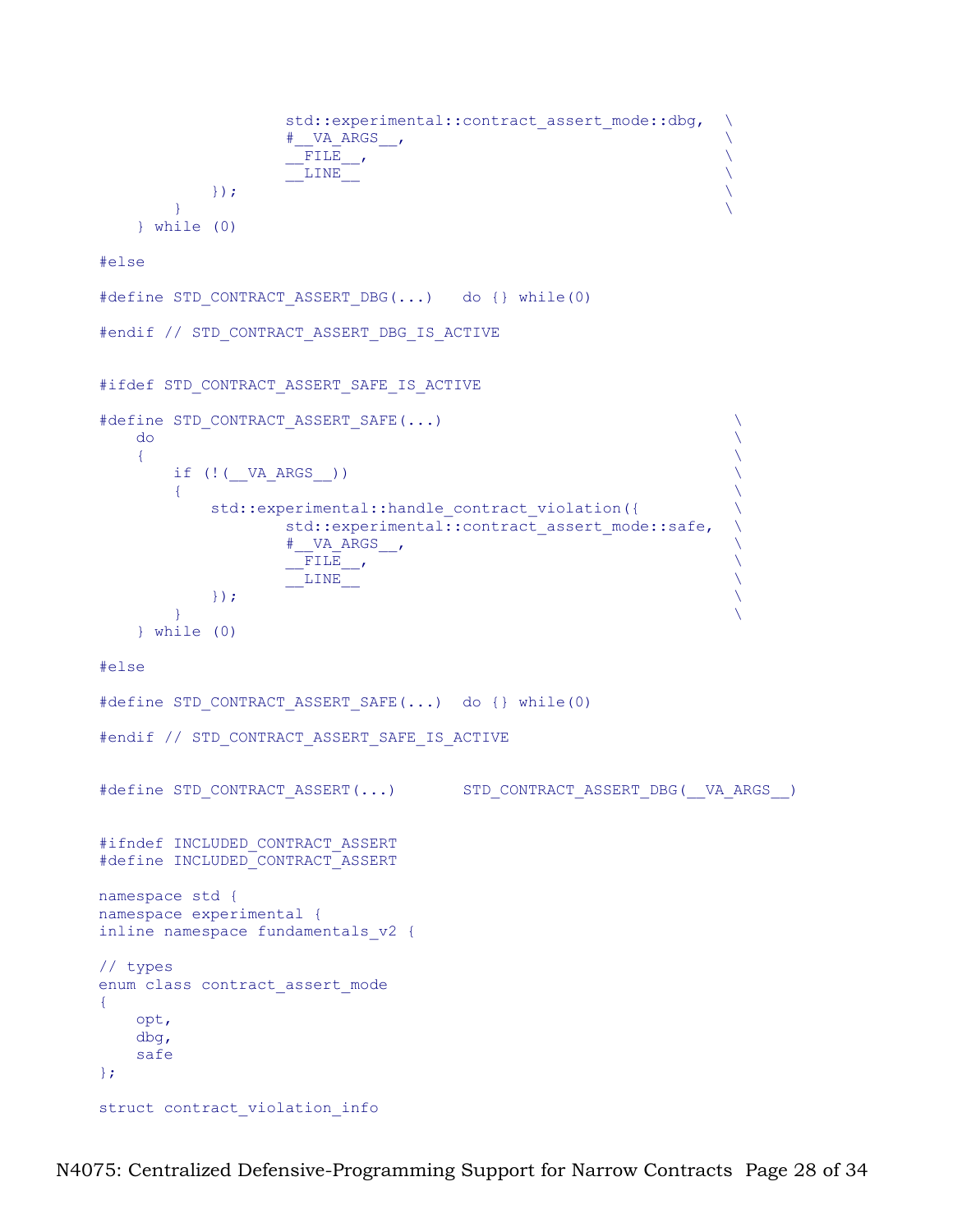```
{
    contract assert mode mode;
 const char *expression text;
 const char *filename;
    size t line number;
 };
 using handle contract violation handler =
                                         void (*)(const contract violation info&);
 // handler manipulators
 handle contract violation handler
 set handle contract violation(handle contract violation handler handler) noexcept;
 handle contract violation handler get handle contract violation() noexcept;
 // handler invocation
 [[noreturn]] void handle contract violation(const contract violation info& info);
 // local precondition violation handler installation
 class handle contract violation guard
 {
 public:
     handle contract violation guard(
                              const handle contract violation quard&) = delete;
     handle contract violation guard&
     operator=(const handle contract violation quard&) = delete;
      handle_contract_violation_guard(
                                   handle_contract_violation_guard&&) = delete;
     handle contract violation guard&
     operator=( handle contract violation quard&&) = delete;
      explicit
     handle contract violation quard(handle contract violation handler handler);
     ~handle contract violation quard();
 private:
     handle contract violation handler old handler;
 };
 } // namespace fundamentals_v2
 } // namespace experimental
 } // namespace std
 #endif // INCLUDED_CONTRACT_ASSERT
12.2.2 experimental/contract_assert.cpp
 #include <experimental/contract_assert>
 #include <atomic>
```

```
namespace std {
namespace experimental {
```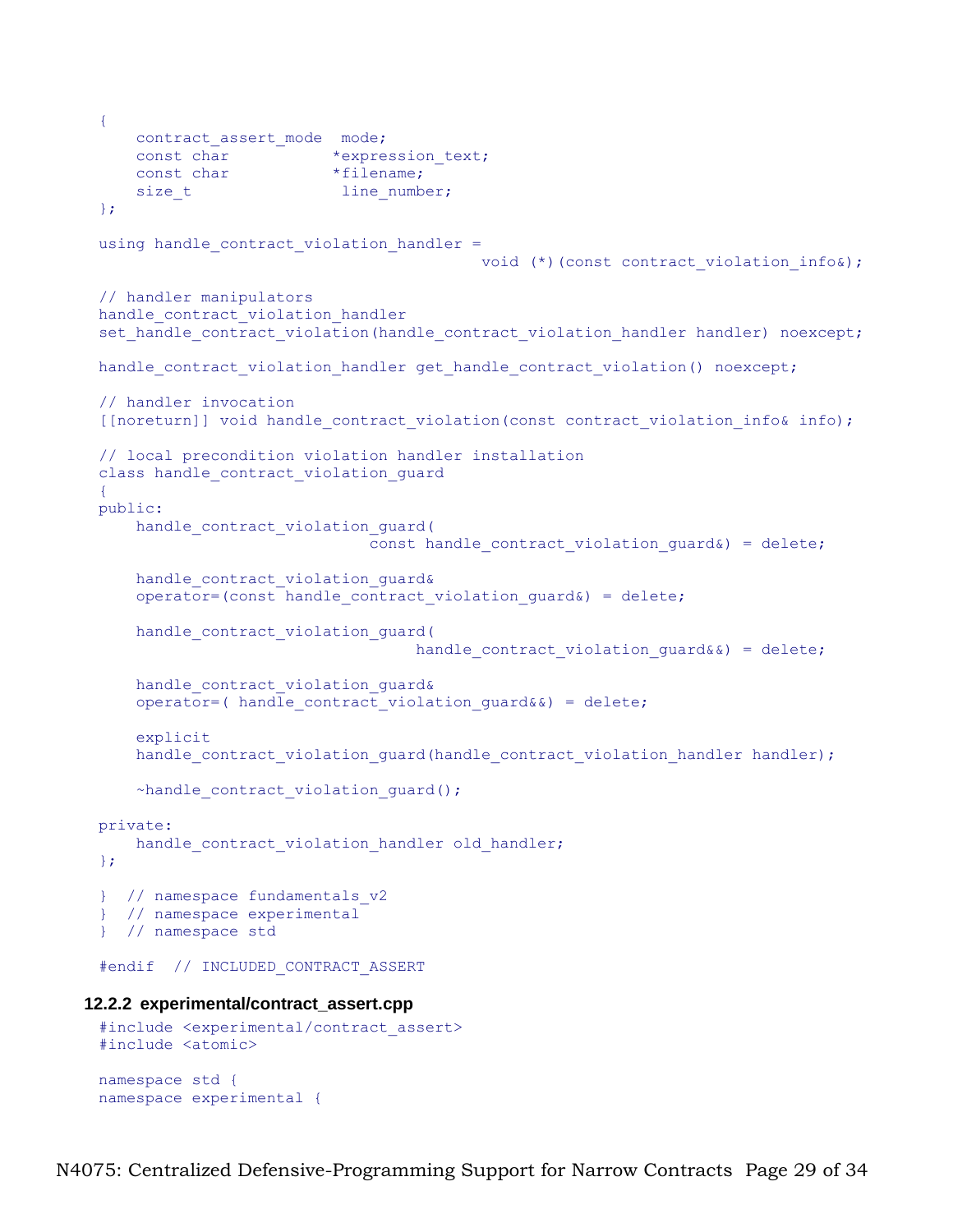```
inline namespace fundamentals_v2
namespace detail {
void abort handler(const contract violation info&)
{
     std::abort();
}
std::atomic<handle_contract_violation_handler> handler{abort_handler};
thread_local
handle<sup>c</sup>ontract violation handler installed local handler{nullptr};
} // namespace detail
handle contract violation handler
set handle contract violation(handle contract violation handler handler) noexcept
{
     if (handler)
     {
        return std::atomic exchange(&detail::handler, handler);
     }
     else
    \left\{ \right.return std::atomic exchange(&detail::handler, detail::abort handler);
     }
}
handle_contract_violation_handler get_handle_contract_violation() noexcept
{
     return std::atomic_load(&detail::handler);
}
[[noreturn]] void handle_contract_violation(const contract_violation_info& info)
{
     [[noreturn]]
    handle contract violation handler handler = detail::installed local handler;
     if (handler)
     {
         handler(info);
 }
    handler = get handle contract violation();
     if (handler)
     {
        handler(info);
     }
     std::abort();
}
handle_contract_violation_guard::handle_contract_violation_guard(
                                       handle contract violation handler handler)
: old handler(detail::installed local handler)
{
    detail::installed local handler = handler;
}
```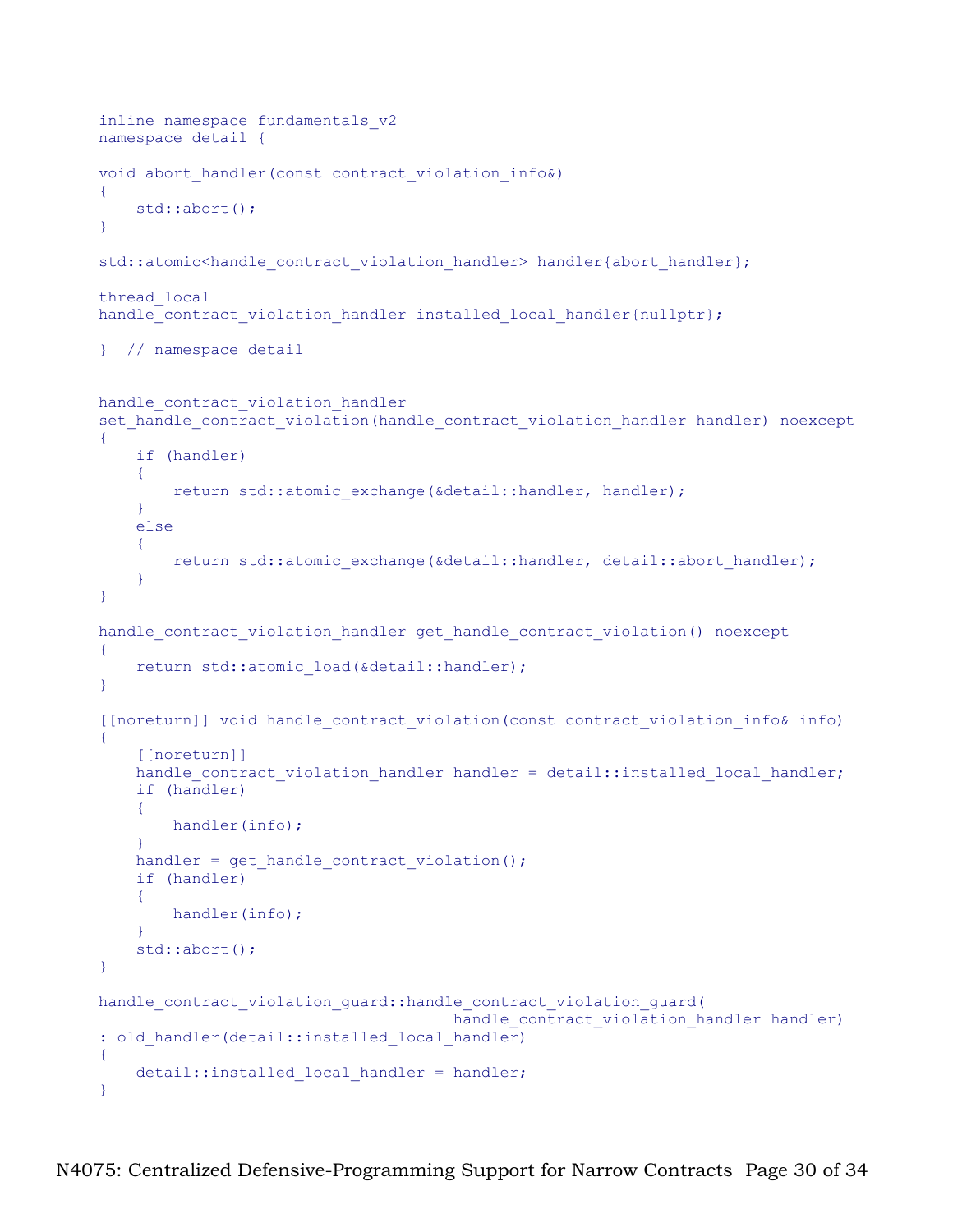```
handle contract violation guard::~handle contract violation guard()
{
   detail::installed local handler = old handler;
}
} // namespace fundamentals_v2
} // namespace experimental
```
#### **12.2.3 experimental/contract\_assert\_test**

} // namespace std

```
#ifndef INCLUDED CONTRACT ASSERT TEST
#define INCLUDED_CONTRACT_ASSERT_TEST
#include <experimental/contract_assert>
// macros
#undef STD_TEST_CONTRACT_ASSERT_OPT_PASS
#undef STD_TEST_CONTRACT_ASSERT_DBG_PASS
#undef STD_TEST_CONTRACT_ASSERT_SAFE_PASS
#undef STD_TEST_CONTRACT_ASSERT_PASS
#undef STD_TEST_CONTRACT_ASSERT_OPT_FAIL
#undef STD_TEST_CONTRACT_ASSERT_DBG_FAIL
#undef STD_TEST_CONTRACT_ASSERT_SAFE_FAIL
#undef STD_TEST_CONTRACT_ASSERT_FAIL
#define STD TEST CONTRACT ASSERT OPT PASS(...)
    std::experimental::detail::test contract assert imp(
            std::experimental::contract assert mode::opt, true,
            [\&] \{ (UX) \; ARGS \; ) \; ; \; \}#ifdef STD CONTRACT ASSERT OPT IS ACTIVE
#define STD_TEST_CONTRACT_ASSERT_OPT_FAIL(...) \
    std::experimental::detail::test contract assert imp(
            std::experimental::contract assert mode::opt, false,
            [\&] \{ ( \forall A \; ARGS \; ); })
#else
#define STD_TEST_CONTRACT_ASSERT_OPT_FAIL(...) (true)
#endif // STD_CONTRACT_ASSERT_OPT_IS_ACTIVE
#define STD_TEST_CONTRACT_ASSERT_DBG_PASS(...)
    std::experimental::detail::test contract assert imp(
            std::experimental::contract assert mode::dbg, true,
            [\&] { ( VA ARGS ) ; \}#ifdef STD CONTRACT ASSERT DBG IS ACTIVE
#define STD_TEST_CONTRACT_ASSERT_DBG_FAIL(...)
    std::experimental::detail::test contract assert imp(
```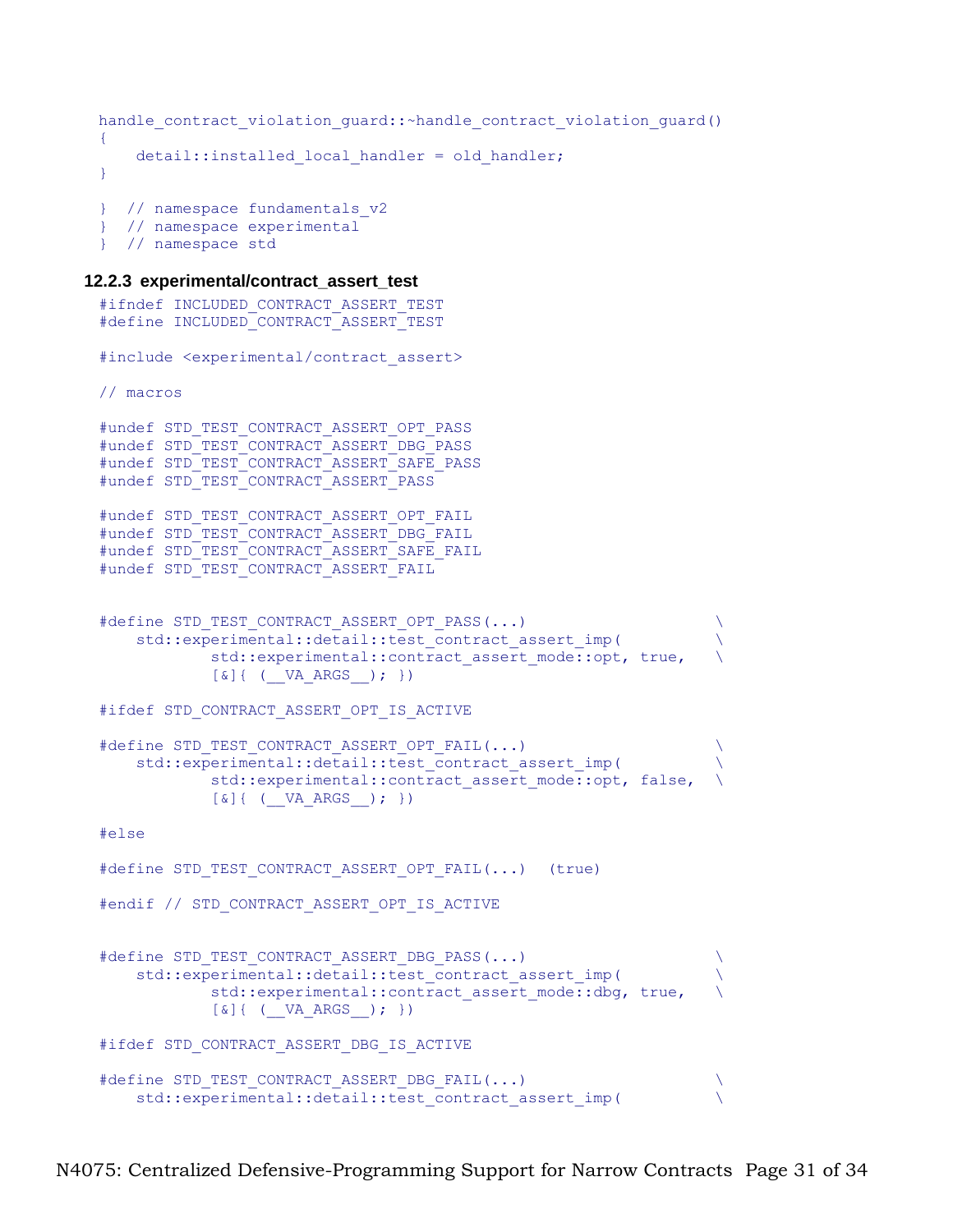```
std::experimental::contract assert mode::dbg, false, \
            [\&] \{ ( \forall A \; ARGS \; ); })
#else
#define STD_TEST_CONTRACT_ASSERT_DBG_FAIL(...) (true)
#endif // STD CONTRACT ASSERT DBG IS ACTIVE
#define STD_TEST_CONTRACT_ASSERT_SAFE_PASS(...)
    std::experimental::detail::test contract assert imp( \setminusstd::experimental::contract assert mode::safe, true,
            [\&] \{ (\_\_VA\_ARGS\_);\}#ifdef STD CONTRACT ASSERT SAFE IS ACTIVE
#define STD TEST CONTRACT ASSERT SAFE FAIL(...)
    std::experimental::detail::test contract assert imp(
            std::experimental::contract assert mode::safe, false,
            [\&] { ( VA ARGS ) ; \}#else
#define STD_TEST_CONTRACT_ASSERT_SAFE_FAIL(...) (true)
#endif // STD CONTRACT ASSERT SAFE IS ACTIVE
#define STD TEST CONTRACT ASSERT PASS(...) \
            STD_TEST_CONTRACT_ASSERT_DBG_PASS(__VA_ARGS__)
#define STD TEST CONTRACT ASSERT_FAIL(...) \
            STD_TEST_CONTRACT_ASSERT_DBG_FAIL(__VA_ARGS__)
namespace std {
namespace experimental {
inline namespace fundamentals_v2 {
namespace detail {
struct contract_error
\{explicit contract error(contract assert mode mode);
    contract assert mode mode;
};
[[noreturn]] void exception handler(const contract violation info& info);
template <typename LAMBDA>
bool test_contract_assert_imp(contract_assert_mode mode,
                              bool expect pass,
                              LAMBDA lambda)
{
    handle contract violation guard guard{exception handler};
     try
```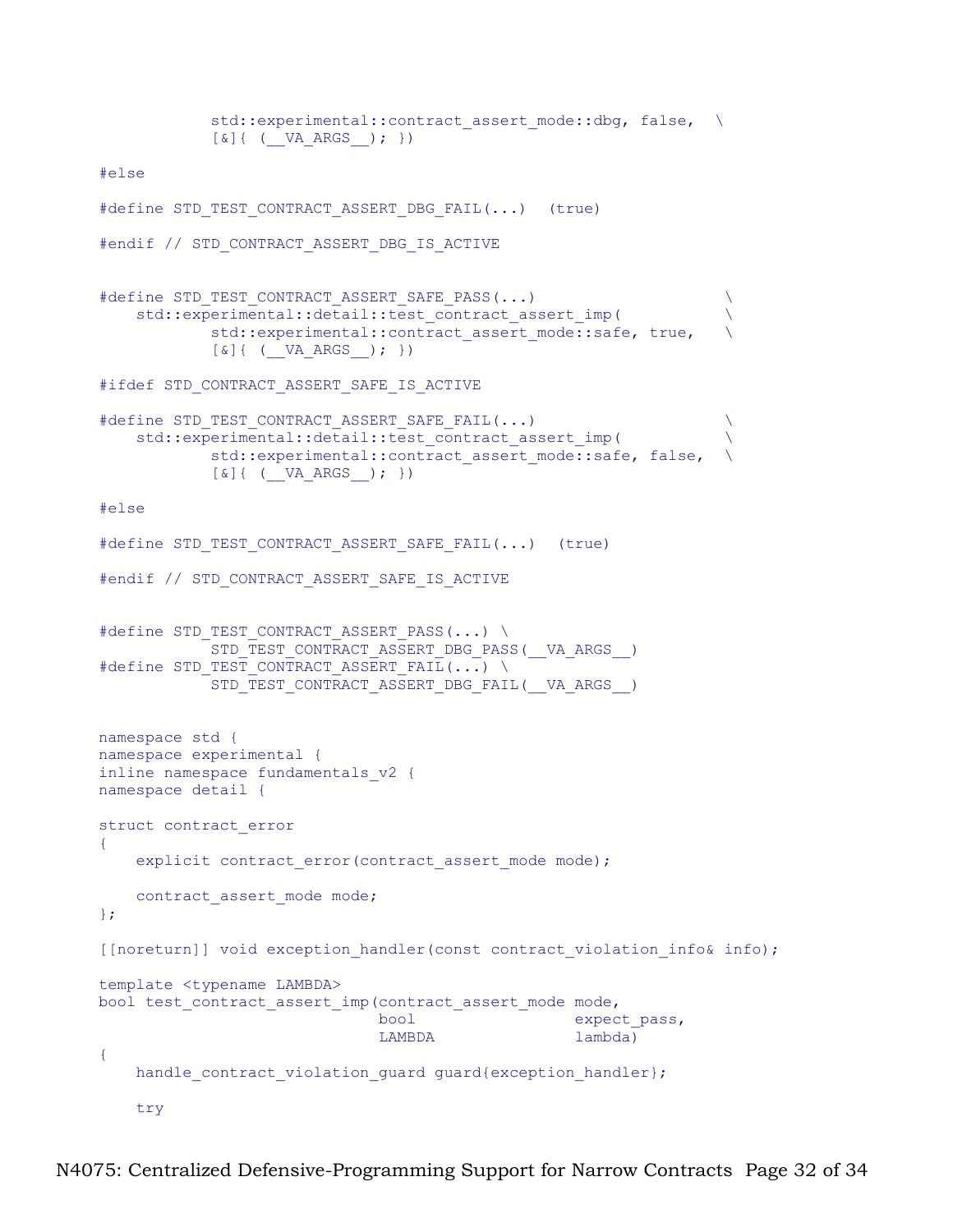```
 {
        lambda();
         // The assert passed; return true if it was expected to pass.
        return expect_pass;
     }
    catch (const contract error& error)
     {
         // The assert failed; return true if it was not expected to pass,
         // and the mode is correct.
        return error.mode == mode && !expect_pass;
    }
}
} // namespace detail
} // namespace fundamentals_v2
} // namespace experimental
} // namespace std
```

```
#endif // INCLUDED_CONTRACT_ASSERT
```
#### **12.2.4 experimental/contract\_assert\_test.cpp**

```
#include <experimental/contract_assert_test>
namespace std {
namespace experimental {
inline namespace namespace fundamentals_v2 {
namespace detail {
contract error::contract error(contract assert mode mode)
: mode{mode}
{
}
[[noreturn]] void exception_handler(const contract_violation_info& info)
{
   throw contract error(info.mode);
}
} // namespace detail
} // namespace fundamentals_v2
} // namespace experimental
} // namespace std
```
#### **12.2.5 Simple test driver for experimental/contract\_assert**

```
#include <experimental/contract_assert>
#include <experimental/contract_assert_test>
#include <cstddef>
#include <iostream>
std::size t other strlen(const char *str)
{
    STD_CONTRACT_ASSERT(str);
```